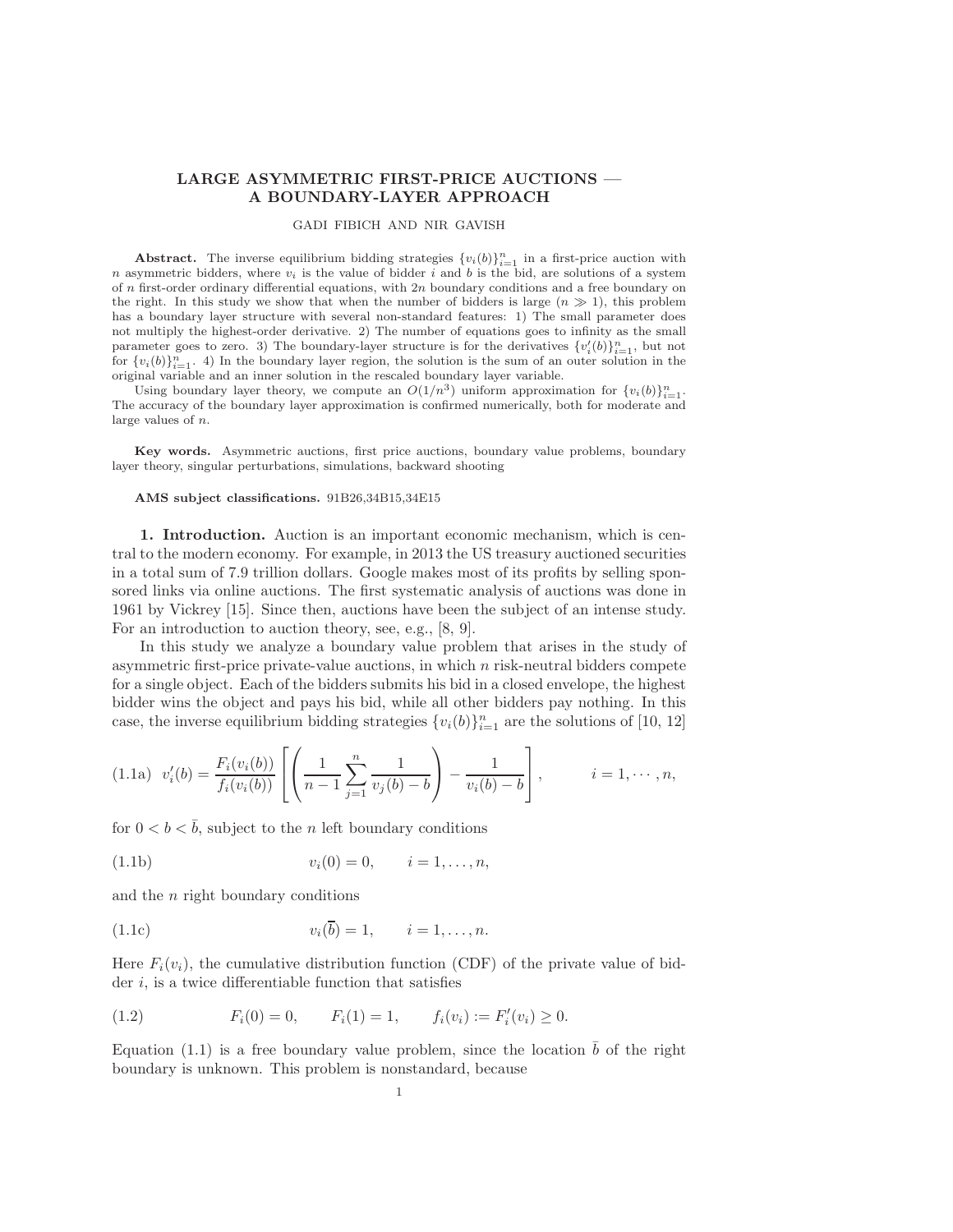- 1. The  $n$  first-order ODES are subject to  $2n$  boundary conditions.
- 2. By [\(1.1b\)](#page-0-1) and [\(1.2\)](#page-0-1), the right-hand-side of [\(1.1a\)](#page-0-0) at  $b = 0$  is of the form " $0/0$ ". Hence, one cannot apply the standard local existence and uniqueness theorem to the initial value problem [\(1.1a,](#page-0-0) [1.1b\)](#page-0-1).

Consequently, there is little understanding of equation  $(1.1)$ . This is in contrast with the symmetric case of identical bidders  $(F_i = F \text{ for } i = 1, \ldots, n)$ , where the equation for  $v_i = v_{sym}(b)$  can be solved explicitly, see Section [2.1,](#page-3-0) and so "everything" is known. Indeed, most of auction theory concerns the symmetric case not because bidders are believed to be symmetric, but simply because the analysis of asymmetric auctions is much harder.

Existence and uniqueness of solutions of [\(1.1\)](#page-0-0) were proved by Maskin and Riley [\[12\]](#page-22-4) and by Lebrun [\[10\]](#page-22-3). In [\[1\]](#page-22-5), Fibich and Gavious analyzed [\(1.1\)](#page-0-0) in the case of a weak asymmetry  $(F_i = F + \varepsilon H_i$  where  $\varepsilon \ll 1$ , by using perturbation analysis to expand  $v_i(b)$  in a power series in  $\varepsilon$  about the known symmetric solution  $v_{\text{sym}}(b)$ . In [\[2\]](#page-22-6), Fibich and Gavish considered the special case where  $F_i = v^{\alpha_i}$  for  $i = 1, ..., n$ , since in that case [\(1.1\)](#page-0-0) can be transformed into an autonomous dynamical system (Section [7\)](#page-17-0). This transformation revealed that the non-uniqueness at  $b = 0$  is "equivalent" to a saddle point with an  $(n - 1)$ -dimensional unstable manifold, and the original solution corresponds to a trajectory that exits from the saddle point. Over the years, asymmetric first-price auctions were also studied numerically (Section [8\)](#page-19-0). Nevertheless, despite all the research effort, the present understanding of the solutions of [\(1.1\)](#page-0-0) is limited, and so the effect of bidders' asymmetry remains unclear.

In [\[16\]](#page-23-0), Wilson showed that  $\lim_{n\to\infty} v_i(b) = b$  under quite general conditions. In this study we show that when the number of asymmetric bidders is large  $(n \gg 1)$ , we can exploit the presence of the small parameter  $1/(n-1)$  in [\(1.1a\)](#page-0-0) to go beyond this limiting result. Specifically, we obtain  $O(1/n^3)$  explicit approximations of the solutions of  $(1.1)$ . Since our approximations are already valid when n is moderately large, and not only in the limit as  $n \to \infty$ , they are relevant to real-life first-price auctions.

1.1. Nonstandard boundary layer problem. The paper is organized as follows. In Section [2](#page-2-0) we present the mathematical model for asymmetric first-price auctions. In Section [2.1](#page-3-0) we review the symmetric case, where explicit solutions are available. In Section [3](#page-3-1) we derive some technical results that will be used later on.

In Section [4](#page-4-0) we use regular perturbations to compute a solution of [\(1.1\)](#page-0-0) of the form

$$
v_i(b) = v_i^{\text{outer}}(b) + O\left(\frac{1}{n^3}\right)
$$
,  $v_i^{\text{outer}}(b) = b + \frac{1}{n-1}u_i(b) + \frac{1}{(n-1)^2}w_i(b)$ .

This computation yields  $u_i = F_G/f_G$  and  $w_i = (F_G/f_G)^2 \frac{f_i}{F_i} - F_G/f_G$ , where  $F_G$  is the geometric average of  ${F_i}_{i=1}^n$  and  $f_G = F'_G$ . Therefore, we conclude that 1) the asymmetry among  $\{v_i\}_{i=1}^n$  is only  $O(n^{-2})$ , 2) the correct averaging of asymmetric bidders is the geometric one, and 3) that under this averaging, one can "replace" asymmetric bidders with symmetric ones with  $O(n^{-2})$  accuracy.

Since the approximate solution  $v_i^{\text{outer}}$  satisfies the ODES [\(1.1a\)](#page-0-0), the boundary conditions [\(1.1b\)](#page-0-1), and the boundary conditions [\(1.1c\)](#page-0-2), all to  $O(n^{-2})$ , it seems that the problem is "solved". Surprisingly, however, if one first substitutes the boundary conditions [\(1.1c\)](#page-0-2) into the ODES [\(1.1a\)](#page-0-0) and then substitutes  $v = v_i^{\text{outer}}$ , then  $v_i^{\text{outer}}$ does not satisfy these equations at  $\bar{b}$ , even to leading order! In Section [5.1](#page-7-0) we resolve this "anomaly" by showing that there is a narrow boundary layer near the right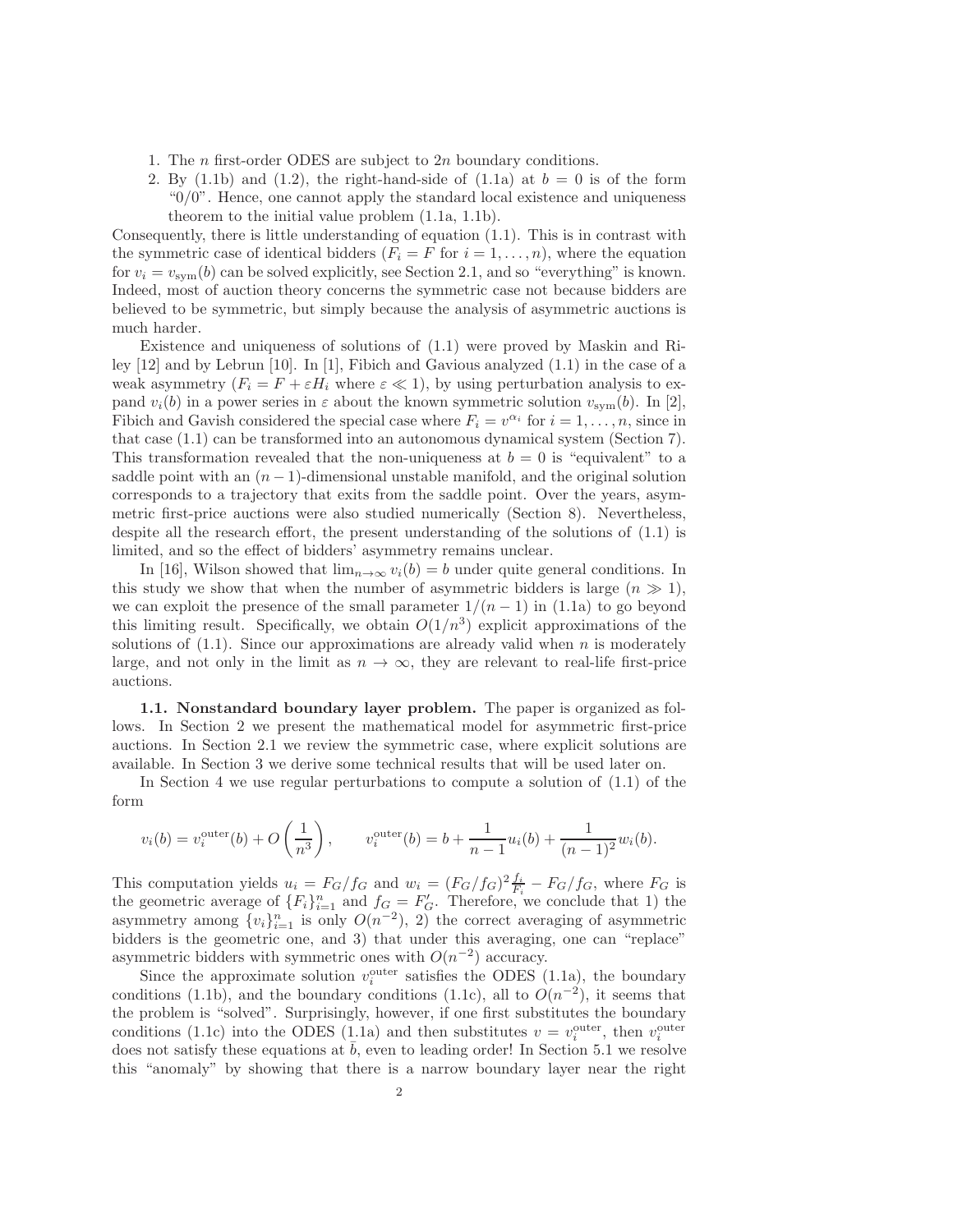boundary  $\bar{b}$ , in which  $v_i$  "bifurcates" from  $v_i^{\text{outer}}$ . A priori, this suggests that, as is the case in boundary-layer theory, the solution in the boundary layer is of the form  $v_i \sim v_i^{\text{bl}}(\xi)$ , where  $\xi = (\bar{b} - b)/\delta$  is the rescaled boundary layer variable, and  $\delta$  is the width of the boundary layer. It turns out, however, that this is not the case. Rather, the solution in the boundary layer has the nonstandard form of being the sum of an outer solution in the original variable and a small inner solution in the rescaled variable, i.e.,

$$
v_i^{\text{bl}} = v_i^{\text{outer}}(b) + \delta \cdot v_i^{\text{inner}}(\xi) , \qquad \xi = \frac{\bar{b} - b}{\delta}.
$$

Therefore,  $v_i^{\text{bl}} - v_i^{\text{outer}} = O(\delta)$  but  $(v_i^{\text{bl}})' - (v_i^{\text{outer}})' = O(1)$ , thus resolving the "anomaly" observed earlier. In other words, the boundary layer is for  $v_i'$  and not for  $v_i$ . Another difference from standard boundary-layer problems is that the small parameter  $1/(n-1)$  does not multiply the highest-order derivative. Therefore, it is not a priori clear why there should be a boundary layer.

Further analysis shows that the boundary layer width is  $\delta = 1/(n-1)^2$ . The inner solution satisfies a constant-coefficient eigenvalue problem (Section [5.2\)](#page-9-0), and its coefficients are determined from the boundary conditions at the right boundary, and from matching of the boundary-layer solution  $v_i^{\text{bl}}$  with the solution  $v_i^{\text{outer}}$  outside the boundary layer (Section [5.3\)](#page-10-0). Summarizing the results, we obtain explicit  $O(1/n^3)$ approximations for  $\{v_i(b)\}_{i=1}^n$  and for  $\bar{b}$  (Section [5.4\)](#page-13-0).

The  $O(1/n^3)$  accuracy of these approximations is confirmed numerically in Sec-tion [6,](#page-14-0) even for moderate levels of  $n$ . In Section [7](#page-17-0) we view the boundary layer analysis from a dynamical systems perspective. In particular, we show that the outer solution is equivalent to the saddle-point trajectory, and the boundary-layer solution to the trajectory that leaves the saddle point. In Section [8](#page-19-0) we consider numerical methods for solving [\(1.1\)](#page-0-0). In particular, we utilize the boundary layer analysis to gain further insight on the instability of the popular backward shooting method. Section [9](#page-21-0) concludes with some final remarks.

1.2. Level of rigor. For lack of a better terminology, the asymptotic analysis results in this paper are referred to as "Lemmas" and "Propositions", and their derivations are referred to as "Proofs". We stress, however, that these results are not rigorous, since we did not prove that the order of magnitude of the error terms is the one which we obtained using formal asymptotic analysis. Nevertheless, the agreement between the asymptotic results and the numerical simulations provides a strong support to the correctness of these results.

<span id="page-2-0"></span>**2.** Model formulation. Consider n risk-neutral bidders (players) that compete in a first-price auction, in which the highest bidder wins the object and pays his bid, while all other bidders pay nothing. Let us denote by  $v_i$  the valuation of the *i*th bidder for the object (roughly speaking, this is the maximal price that a rational bidder is willing to pay for the object). We assume that  $v_i$  is private information to bidder i, and that  $v_i$  is drawn independently according to a twice continuously-differentiable CDF  $F_i(v_i)$  whose support [0, 1] is common to all bidders, see [\(1.2\)](#page-0-1). We also denote by  $f_i = F'_i$  the corresponding density function.

Let  $b_i = b_i(v_i)$  be the bid function of bidder i in equilibrium. Since the equilibrium bids are strictly monotonic [\[12\]](#page-22-4), we can define the inverse equilibrium bid functions  $v_i = v_i(b_i)$ . The first-order condition for equilibrium yields  $(1.1a)$  $(1.1a)$  $(1.1a)$ .<sup>1</sup> Since a bidder

<span id="page-2-1"></span> $\overline{^{1}$ See e.g., [\[1\]](#page-22-5) for a derivation.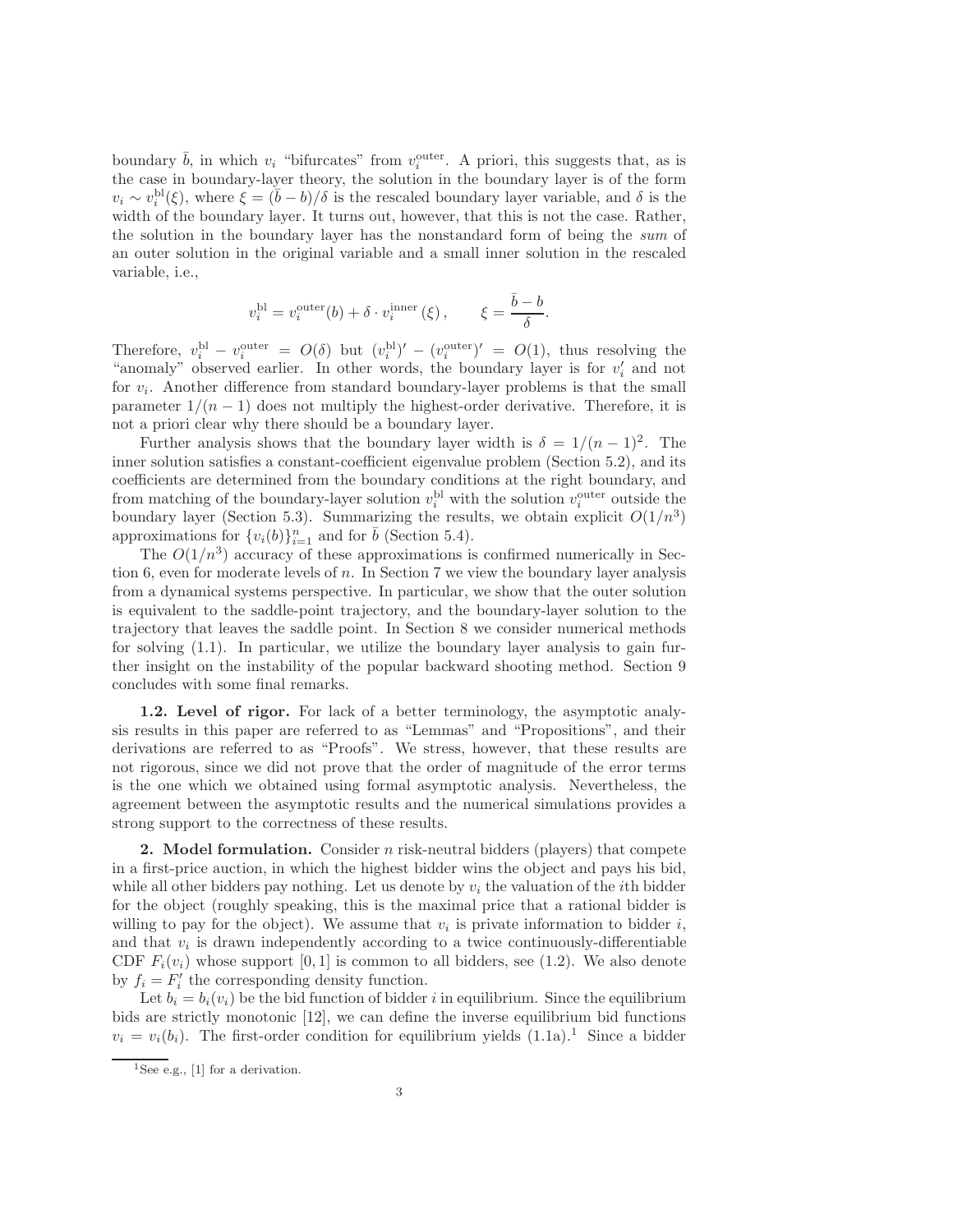with zero valuation will not submit a positive bid, we have  $(1.1b)$ . In addition, in equilibrium all bidders with the highest valuation (i.e.,  $v_i = 1$ ) place the same (unknown) maximal bid, denoted by  $\overline{b}$ , see [\[10,](#page-22-3) [12\]](#page-22-4).<sup>[2](#page-3-2)</sup> Therefore, we have [\(1.1c\)](#page-0-2).

<span id="page-3-0"></span>**2.1. Symmetric bidders.** When bidders are symmetric (i.e.,  $F_i = F$  for  $i =$  $1, \ldots, n$ , the inverse bid functions are identical, i.e.,  $v_i(b) = v_{sym}(b)$  for all i. Since the right boundary condition [\(1.1c\)](#page-0-2) is automatically satisfied, the boundary value problem [\(1.1\)](#page-0-0) reduces to the initial value problem

$$
v'_{\text{sym}}(b) = \frac{[F(v_{\text{sym}}(b))] - 1}{(n-1)f(v_{\text{sym}}(b))} \frac{1}{v_{\text{sym}}(b) - b}, \qquad v_{\text{sym}}(0) = 0.
$$

This equation can be easily solved [\[15\]](#page-22-0), yielding

(2.1) 
$$
b_{\text{sym}}(v) = v - \frac{1}{F^{n-1}(v)} \int_0^v F^{n-1}(s) ds.
$$

<span id="page-3-1"></span>3. Notations and preliminary technical lemmas. Two matrices play an important role in the analysis of [\(1.1\)](#page-0-0). The first is

(3.1) 
$$
\mathbf{B}_0 := \frac{1}{n-1} \begin{bmatrix} n-1 & -1 & \cdots & -1 \\ -1 & n-1 & \cdots & -1 \\ \vdots & -1 & \ddots & \vdots \\ -1 & \cdots & 1 & n-1 \end{bmatrix}.
$$

<span id="page-3-3"></span>LEMMA 3.1. The matrix  $\mathbf{B}_0$  has the positive eigenvalue  $\lambda_i = n/(n-1)$  with multiplicity  $n-1$ , whose corresponding eigenvectors  $\mathbf{u}_i$  are spanned by the  $(n-1)$ dimensional space of vectors  $\mathbf{u} = (u_1, u_2, \dots, u_n)$  for which  $\sum u_i = 0$ , and the eigenvalue  $\lambda_n = 0$  with the corresponding eigenvector  $\mathbf{u}_n = \mathbf{1}/\|\mathbf{1}\|$ , where  $\mathbf{1} := (1, \dots, 1)^T$ .

<span id="page-3-4"></span>Lemma 3.2. Consider the equation

$$
B_0w = d,
$$

where  $\mathbf{w} := (w_1, \dots, w_n)^T$  and  $\mathbf{d} := (d_1, \dots, d_n)^T$ . If  $\sum_{i=1}^n d_i = 0$ , the general solution of [\(3.2\)](#page-4-1) is

$$
\mathbf{w} = \frac{n-1}{n}\mathbf{d} + c\mathbf{1},
$$

where c is an arbitrary constant.

*Proof.* By Lemma [3.1,](#page-3-3) **d** is an eigenvector of  $\mathbf{B}_0$  with eigenvalue  $\lambda = n/(n-1)$ , and 1 spans the null space of  $\mathbf{B}_0$ .  $\Box$ 

<span id="page-3-5"></span>The second matrix which is central to the analysis is

(3.4) 
$$
\mathbf{B} := \mathbf{B}_0 - \frac{1}{n-1} \mathbf{I} = \frac{1}{n-1} \begin{bmatrix} n-2 & -1 & \cdots & -1 \\ -1 & n-2 & \cdots & -1 \\ \vdots & -1 & \ddots & \vdots \\ -1 & \cdots & -1 & n-2 \end{bmatrix}.
$$

<span id="page-3-6"></span><span id="page-3-2"></span> $2$ An elementary proof of this condition is given in [\[6,](#page-22-7) [13\]](#page-22-8).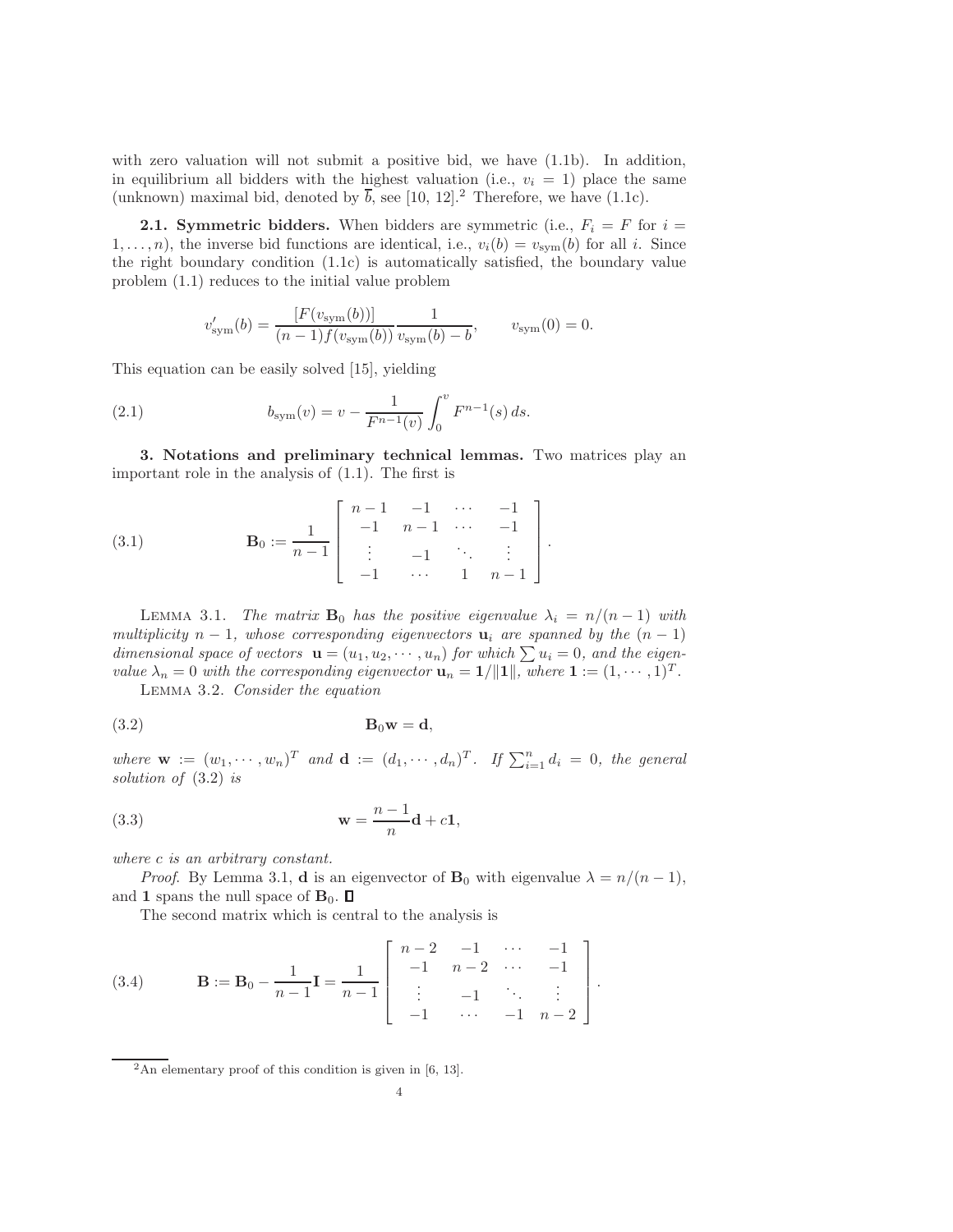LEMMA 3.3. The matrix **B** has the positive eigenvalue  $\lambda = 1$  with multiplicity  $n-1$ , whose corresponding eigenvectors  $\mathbf{u}_i$  are spanned by the  $(n-1)$  dimensional space of vectors  $\mathbf{u} = (u_1, u_2, \dots, u_n)$  for which  $\sum u_i = 0$ , and the negative eigenvalue  $\lambda_n =$  $-\frac{1}{n-1}$  with the corresponding eigenvector  $\mathbf{u}_n = \frac{1}{\|\mathbf{u}\|}$ .

*Proof.* This follows directly from Lemma [3.1.](#page-3-3)  $\square$ 

An important role will be played by the geometric mean of the CDFs: Lemma 3.4. Let

(3.5a) 
$$
F_G(v) := \left(\prod_{i=1}^n F_i(v)\right)^{1/n}, \qquad f_G(v) := F'_G(v).
$$

<span id="page-4-1"></span>Then

(3.5b)

<span id="page-4-5"></span>
$$
f_G(v) = \frac{1}{n} F_G \sum_{i=1}^n \frac{f_i(v)}{F_i(v)}, \qquad f'_G(v) = \frac{f_G^2(v)}{F_G(v)} + \frac{1}{n} F_G(v) \sum_{i=1}^n \left( \frac{f'_i(v)}{F_i(v)} - \frac{f_i^2(v)}{F_i^2(v)} \right).
$$

In particular,

(3.5c) 
$$
f_G(1) = \frac{1}{n} \sum_{i=1}^n f_i(1), \qquad f'_G(1) = f_G^2(1) + \frac{1}{n} \sum_{i=1}^n (f'_i(1) - f_i^2(1)).
$$

<span id="page-4-0"></span>4. Analysis of large auctions - Na¨ıve (outer) solution. As the number of bidders increases, the competition between bidders becomes more intense, and therefore they have to increase their bids in order to maintain their chances of winning the object. Consequently  $\lim_{n\to\infty} v_i(b) = b$ , see [\[16\]](#page-23-0). Motivated by the asymptotic expansion in the symmetric case, see [\[2\]](#page-22-6), we look for a solution of [\(1.1a\)](#page-0-0) in a power series in  $\frac{1}{n-1}$ , i.e.,

<span id="page-4-2"></span>(4.1) 
$$
v_i = b + \frac{1}{n-1}u_i(b) + \frac{1}{(n-1)^2}w_i(b) + O\left(\frac{1}{n^3}\right), \qquad i = 1, \dots, n.
$$

<span id="page-4-4"></span>PROPOSITION 4.1. let  $\{v_i\}_{i=1}^n$  be a solution of [\(1.1a\)](#page-0-0) of the form [\(4.1\)](#page-4-2). Then  $v_i = v_i^{\text{outer}} + O\left(\frac{1}{n^3}\right)$ , where

(4.2) 
$$
v_i^{\text{outer}}(b) = b + \frac{u(b)}{n-1} + \frac{w_i(b)}{(n-1)^2}, \qquad u = \frac{F_G}{f_G}, \qquad w_i = u^2 \frac{f_i}{F_i} - u.
$$

*Proof.* Substituting  $(4.1)$  in the large brackets expression in  $(1.1a)$  gives

<span id="page-4-3"></span>
$$
\left[ \left( \frac{1}{n-1} \sum_{j=1}^{n} \frac{1}{v_j(b) - b} \right) - \frac{1}{v_i(b) - b} \right] =
$$
\n
$$
\frac{1}{n-1} \sum_{j=1}^{n} \left[ \frac{n-1}{u_j} - \frac{w_j}{u_j^2} + O\left(\frac{1}{n}\right) \right] - \left[ \frac{n-1}{u_i} - \frac{w_i}{u_i^2} + O\left(\frac{1}{n}\right) \right] =
$$
\n
$$
(n-1) \left[ \frac{1}{n-1} \sum_{j=1}^{n} \frac{1}{u_j} - \frac{1}{u_i} \right] - \left[ \frac{1}{n-1} \sum_{j=1}^{n} \frac{w_j}{u_j^2} - \frac{w_i}{u_i^2} \right] + O\left(\frac{1}{n}\right).
$$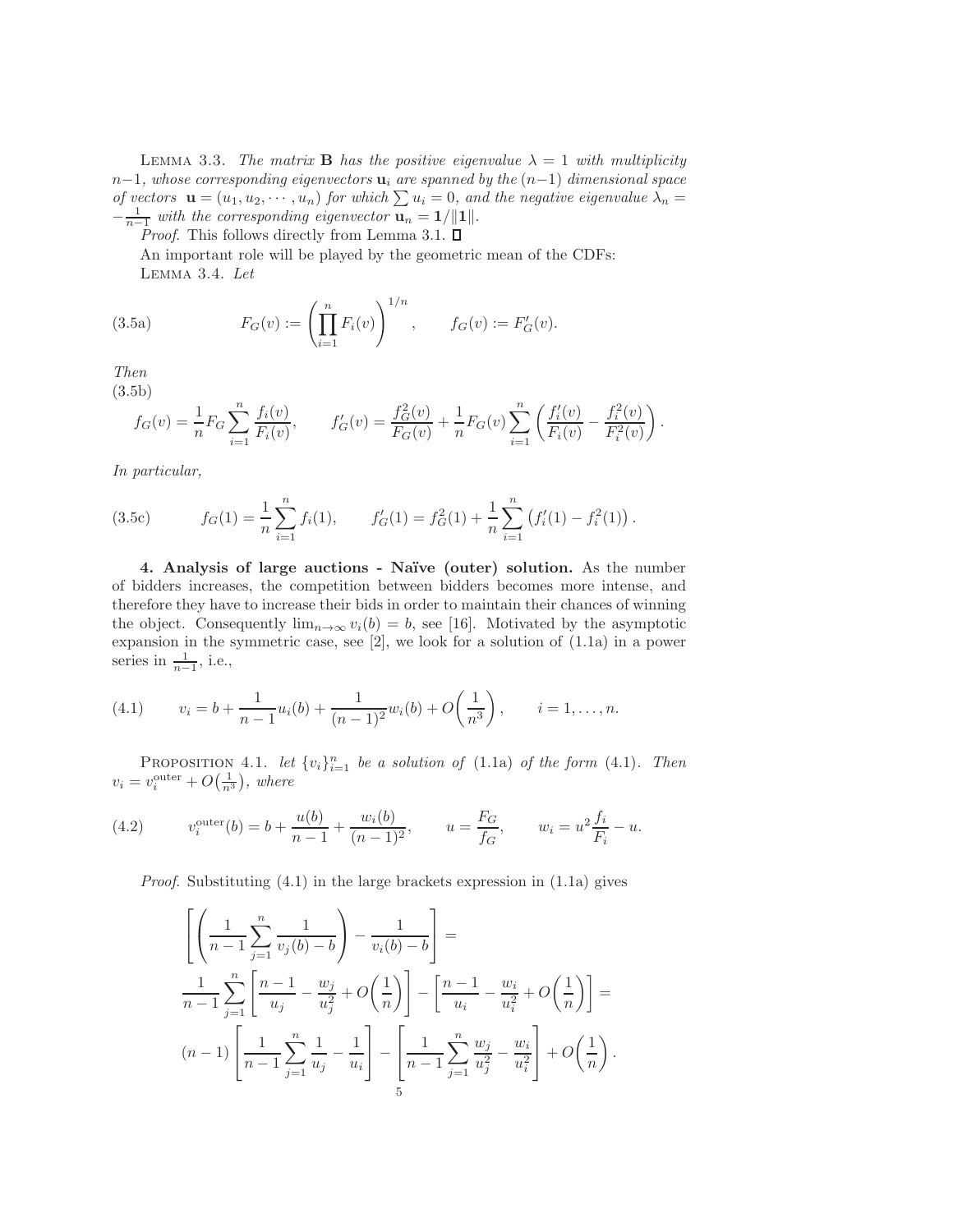Therefore, substitution of [\(4.1\)](#page-4-2) in [\(1.1a\)](#page-0-0) gives

<span id="page-5-0"></span>(4.3)  
\n
$$
1 + O\left(\frac{1}{n}\right) =
$$
\n
$$
\left[\frac{F_i(b)}{f_i(b)} + O\left(\frac{1}{n}\right)\right] \left[(n-1)\left[\frac{1}{n-1}\sum_{j=1}^n \frac{1}{u_j} - \frac{1}{u_i}\right] - \left[\frac{1}{n-1}\sum_{j=1}^n \frac{w_j}{u_j^2} - \frac{w_i}{u_i^2}\right] + O\left(\frac{1}{n}\right)\right].
$$

A priori, to leading order the left-hand side is  $O(1)$  whereas the right-hand side is  $O(n)$ . Therefore, we first impose the condition that the right-hand side is also  $O(1)$ . This implies that

(4.4) 
$$
\frac{1}{n-1} \sum_{j=1}^{n} \frac{1}{u_j} - \frac{1}{u_i} = O\left(\frac{1}{n}\right), \qquad i = 1, \dots, n,
$$

or

$$
\frac{1}{u_i(b)} = \frac{1}{n-1} \sum_{j=1}^n \frac{1}{u_j(b)} + O\left(\frac{1}{n}\right).
$$

The  $O(\frac{1}{n})$  difference among  $\{u_i\}_{i=1}^n$  can be absorbed in  $\{w_i\}_{i=1}^n$ . Therefore,

<span id="page-5-1"></span>
$$
u_i(b) = u(b), \qquad i = 1, \ldots, n.
$$

Substituting this in [\(4.3\)](#page-5-0) gives

$$
(4.5) \quad 1 = \frac{F_i(b)}{f_i(b)} \left( \frac{1}{u(b)} - \frac{1}{u^2(b)} \left[ \frac{1}{n-1} \sum_{j=1}^n w_j - w_i \right] \right) + O\left(\frac{1}{n}\right), \qquad i = 1, \dots, n.
$$

Summing  $(4.5)$  over *i* gives

<span id="page-5-2"></span>
$$
\sum_{i=1}^{n} \frac{f_i(b)}{F_i(b)} = \frac{n}{u(b)} + O(1).
$$

Hence, by  $(3.5b)$ ,

(4.6) 
$$
\frac{1}{u} = \frac{1}{n} \sum_{i=1}^{n} \frac{f_i(b)}{F_i(b)} = \frac{f_G(b)}{F_G(b)}.
$$

Furthermore, [\(4.5\)](#page-5-1) and [\(4.6\)](#page-5-2) imply that

<span id="page-5-3"></span>
$$
w_i - \frac{1}{n-1} \sum_{j=1}^n w_j = u^2 \frac{f_i}{F_i} - u + O\left(\frac{1}{n}\right).
$$

The  $O(\frac{1}{n})$  error can be absorbed into the next-order terms in the expansion. Therefore, the equations for  $\{w_i\}_{i=1}^n$  read

(4.7) 
$$
\mathbf{B}_0 \mathbf{w} = \mathbf{d}, \qquad d_i = u^2 \frac{f_i}{F_i} - u.
$$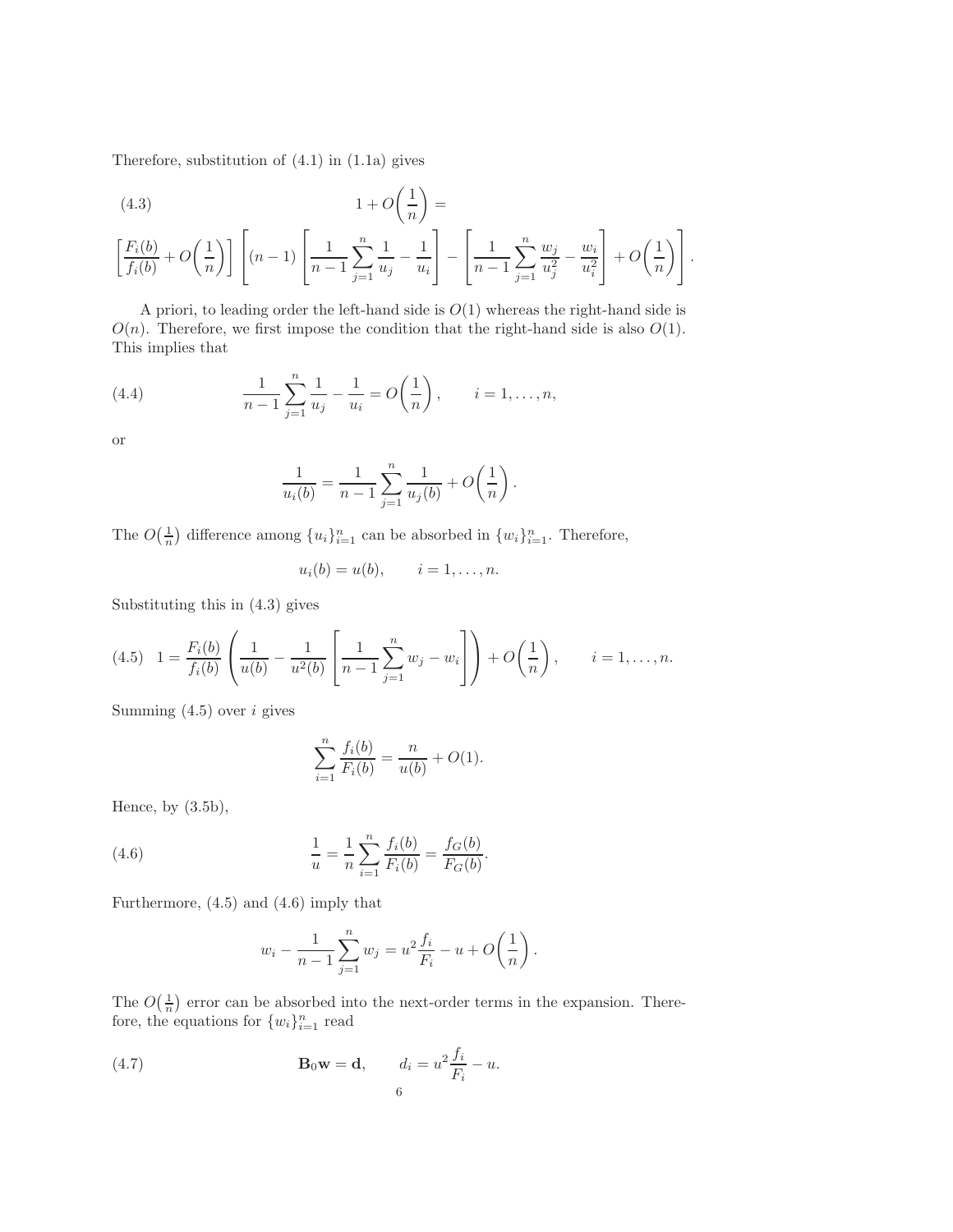Since  $\sum_{i=1}^{n} d_i = 0$ , see [\(3.5b\)](#page-4-1) and [\(4.2\)](#page-4-3), the general solution of [\(4.7\)](#page-5-3) is, see Lemma [3.2,](#page-3-4)

<span id="page-6-6"></span><span id="page-6-3"></span>
$$
\mathbf{w} = \frac{n-1}{n} \mathbf{d} + \bar{w}(b) \mathbf{1},
$$

where  $\bar{w}(b)$  is an arbitrary function. Hence,

(4.8) 
$$
w_i = u^2 \frac{f_i}{F_i} - u(b) + \bar{w}(b) + O\left(\frac{1}{n}\right).
$$

Carrying the expansion to the next-order yields  $\bar{w}(b) \equiv 0$  (See supplementary material). Therefore, the result follows.  $\square$ 

We now compute  $b$  by imposing the right boundary condition:

COROLLARY 4.2. Assume that  $v_i = v_i^{\text{outer}} + O(\frac{1}{n^3})$ , see [\(4.2\)](#page-4-3). Then

(4.9) 
$$
\bar{b} = 1 - \frac{1}{n-1} \frac{1}{f_G(1)} + O\left(\frac{1}{n^2}\right).
$$

*Proof.* Substituting  $v_i^{\text{outer}}(\bar{b}) = 1$  gives  $1 = \bar{b} + \frac{1}{n-1}$  $F_G(\bar b)$  $\frac{F_G(b)}{f_G(b)} + O(\frac{1}{n^2})$ . Therefore,  $\bar{b} = 1 + O\left(\frac{1}{n}\right)$ . Hence,  $\frac{F_G(\bar{b})}{f_G(\bar{b})} = \frac{1}{f_G(1)}\left(1 + O\left(\frac{1}{n}\right)\right)$ , from which the result follows.

<span id="page-6-5"></span>**4.1. Inconsistencies.** If we carry the expansion of  $v_i^{\text{outer}}(\bar{b}) = 1 + O(\frac{1}{n^3})$  to the next order, we get

<span id="page-6-7"></span><span id="page-6-4"></span>
$$
1 = v_i(\bar{b}) = \bar{b} + \frac{1}{n-1}u(\bar{b}) + \frac{1}{(n-1)^2}w_i(\bar{b}) + O\left(\frac{1}{n^3}\right).
$$

This yields

(4.10) 
$$
\bar{b} = 1 - \frac{1}{n-1} \frac{1}{f_G(1)} - \frac{1}{(n-1)^2} \left[ \frac{f_i(1)}{f_G^2(1)} - \frac{1}{f_G(1)} \right] + O\left(\frac{1}{n^3}\right).
$$

Since  $\bar{b}$  depends on i,  $v_i^{\text{outer}}$  does not satisfy the right boundary condition [\(1.1c\)](#page-0-2). Note, however, that this inconsistency only comes from the  $O(\frac{1}{n^2})$  terms. This suggests, therefore, that the accuracy of  $v_i^{\text{outer}}$  is  $O(\frac{1}{n^2})$ . In fact, the situation is "much worse", since the approximation  $v \approx v_i^{\text{outer}}$  leads to  $O(1)$  inconsistencies at  $\bar{b}$ .

LEMMA 4.3. If there exists  $1 \leq i, j \leq n$  such that  $f_i(1) \neq f_j(1)$ , then  $v_i^{\text{outer}}$  does not satisfy equation [\(1.1\)](#page-0-0) at  $b = \overline{b}$ , even to leading order.

<span id="page-6-2"></span><span id="page-6-0"></span>*Proof.* Substituting  $b = b$  in [\(1.1a\)](#page-0-0) gives

$$
(4.11) \ \ v_i'(\bar{b}) = \frac{F_i(v_i(\bar{b}))}{f_i(v_i(\bar{b}))} \left[ \left( \frac{1}{n-1} \sum_{j=1}^n \frac{1}{v_j(\bar{b}) - \bar{b}} \right) - \frac{1}{v_i(\bar{b}) - \bar{b}} \right], \qquad i = 1, \cdots, n.
$$

Substituting  $v_i(\bar{b}) = 1$ , one obtains

(4.12) 
$$
v'_{i}(\bar{b}) = \frac{c}{f_{i}(1)}, \qquad c = \frac{1}{(n-1)}\frac{1}{1-\bar{b}}.
$$

<span id="page-6-1"></span>On the other hand, by [\(4.2\)](#page-4-3),

(4.13) 
$$
(v_i^{\text{outer}})'(\bar{b}) = 1 + O\left(\frac{1}{n}\right).
$$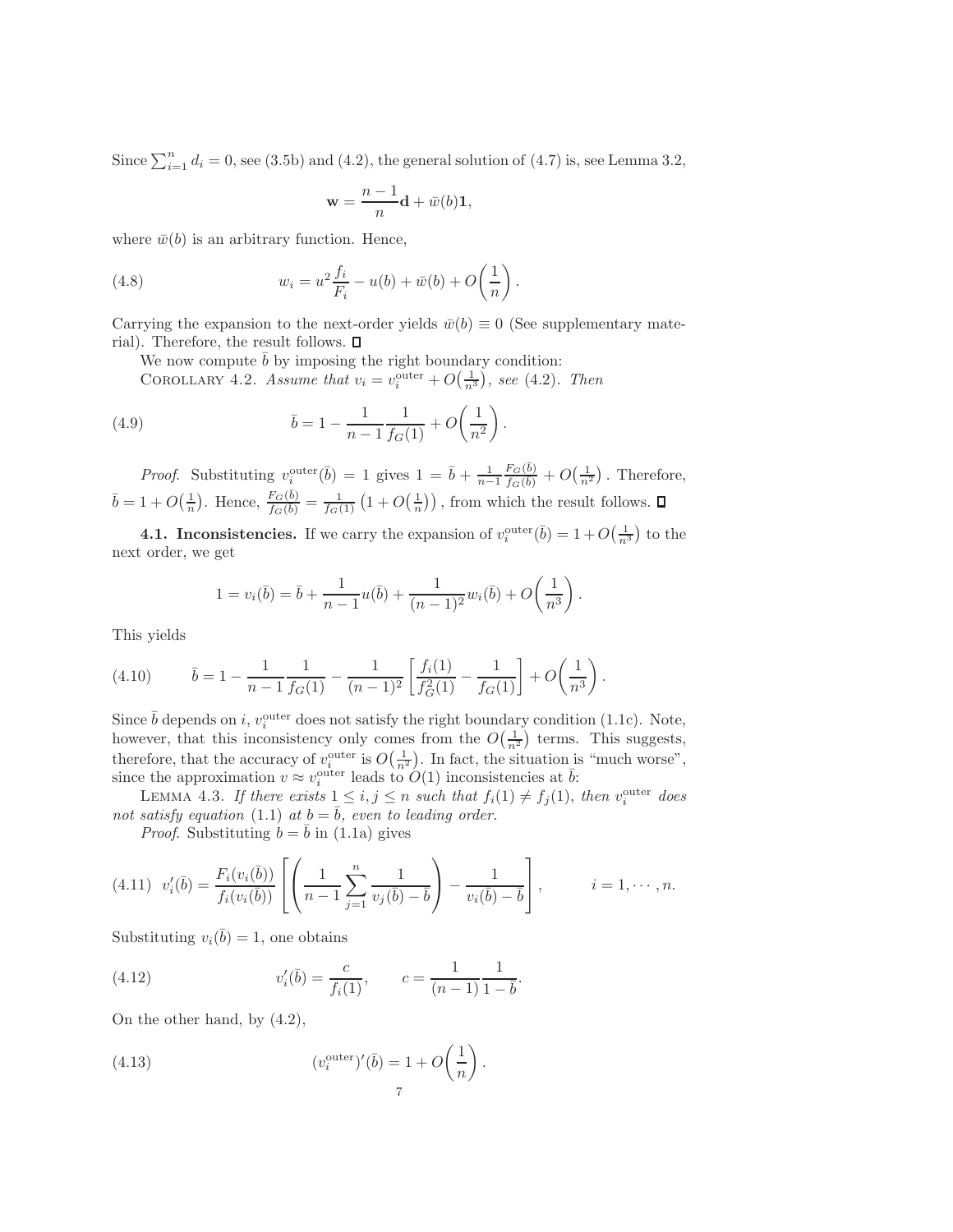Therefore, if  $v_i^{\text{outer}}$  satisfies [\(1.1\)](#page-0-0) at  $b = \overline{b}$  to leading order, then by [\(4.12\)](#page-6-0) and [\(4.13\)](#page-6-1),

$$
f_i(1)\left(1+O\left(\frac{1}{n}\right)\right)=\frac{1}{(n-1)(1-\overline{b})}
$$

.

Hence,  $f_i(1) - f_j(1) = O(\frac{1}{n}) (f_i(1) - f_j(1))$ , which is impossible.

This result is surprising, since  $v_i^{\text{outer}}$  does satisfy equation [\(1.1a\)](#page-0-0) to leading order. Note, however, that the inconsistency arises only after we impose the boundary condition at  $\bar{b}$ , i.e.,  $v_i^{\text{outer}}$  satisfies [\(4.11\)](#page-6-2) to leading order, but it does not satisfy [\(4.12\)](#page-6-0) to leading order.<sup>[3](#page-7-1)</sup>

<span id="page-7-4"></span>5. A non-standard boundary-layer solution. We thus have a non-standard situation where a straightforward expansion leads to the approximate solution  $v_i^{\text{outer}}$ , see [\(4.2\)](#page-4-3), which satisfies the equation and each of the boundary conditions by itself to  $O(\frac{1}{n^2})$ . However, surprisingly, if one first substitutes the boundary conditions [\(1.1c\)](#page-0-2) into the ODES [\(1.1a\)](#page-0-0) and then substitutes  $v = v_i^{\text{outer}}$ , then  $v_i^{\text{outer}}$  does not satisfy these equations at  $\bar{b}$ , even to leading order. Since the inconsistencies only arise at  $\bar{b}$ , this suggests that  $v'_i$  has a boundary layer near  $\bar{b}$  where it undergoes fast changes from  $v_i'(b) \approx 1$ , see [\(4.2\)](#page-4-3), to  $v_i'(\bar{b}) = \frac{1}{(n-1)} \frac{1}{f_i(1)} \frac{1}{1-\bar{b}} \approx \frac{f_G(1)}{f_i(1)}$ , see [\(4.9\)](#page-6-3) and [\(4.12\)](#page-6-0).

In standard boundary-layer problems, there is a small parameter that multiplies the highest-order derivative in the equation, and the outer solution is found by setting this parameter to zero. This is not the case in  $(1.1)$ , where the small parameter  $\frac{1}{n-1}$ does not multiply the highest-order derivative in [\(1.1a\)](#page-0-0). Indeed, it is not obvious at all from inspection of [\(1.1a\)](#page-0-0) that the solution should have a boundary layer! In addition, in standard boundary layer problems, the outer solution satisfies the ODE and one boundary condition, but does not satisfy the second boundary condition even to leading order, which is not the case here.

<span id="page-7-0"></span>5.1. Boundary layer thickness. The solution in the boundary-layer region is usually found by rescaling the independent variable by the boundary layer thickness. In the case of [\(1.1\)](#page-0-0), this means looking for a solution of the form  $v_i \sim v_i^{\text{inner}}\left(\frac{\bar{b}-b}{\delta}\right)$ , where  $\delta = \delta(n)$  is the boundary-layer thickness. Because of the nonstandard form of [\(1.1\)](#page-0-0), however, substitution of this form does not lead to a consistent solution of [\(1.1\)](#page-0-0). Indeed, the most difficult part of this research has been to find the solution form in the boundary layer. It turns out that the solution in the boundary layer is the sum of the outer solution in the original variable and a boundary-layer component in the rescaled variable, i.e.,

$$
(5.1) \ v_i(b) = v_i^{\text{bl}}(b) + O\left(\frac{1}{n^3}\right), \qquad v_i^{\text{bl}}(b) = v_i^{\text{outer}}(b) + \gamma(n)v_i^{\text{inner}}(\xi), \qquad \xi = \frac{\bar{b} - b}{\delta(n)},
$$

<span id="page-7-3"></span>where  $v_i^{\text{outer}}$  is given by [\(4.2\)](#page-4-3),  $\delta$  is the boundary-layer thickness, and  $\gamma$  is the magnitude of the boundary-layer component.

LEMMA 5.1.  $\delta(n) = \gamma(n) = \frac{1}{(n-1)^2}$ . *Proof.* By [\(4.9\)](#page-6-3) and  $(4.12)$  $(4.12)$  $(4.12)$ ,<sup>4</sup>

$$
v'_{i}(\bar{b}) = \frac{1}{(n-1)} \frac{1}{f_{i}(1)} \frac{1}{1-\bar{b}} = \frac{f_{G}(1)}{f_{i}(1)} + O\left(\frac{1}{n}\right).
$$

<span id="page-7-2"></span><span id="page-7-1"></span> $^3 \rm{These}$  inconsistencies will be resolved in Section [5.1.](#page-7-0)

<sup>&</sup>lt;sup>4</sup>Here we assume that we can use estimate [\(4.9\)](#page-6-3) for  $\bar{b}$ , which was derived by approximating  $v_i$ with  $v_i^{\text{outer}}$ . An a posteriori justification for this approximation is that because  $\delta(n) = (n-1)^{-2}$ , where  $\vec{v}_i$  and  $\vec{v}_i$  constant is approximation.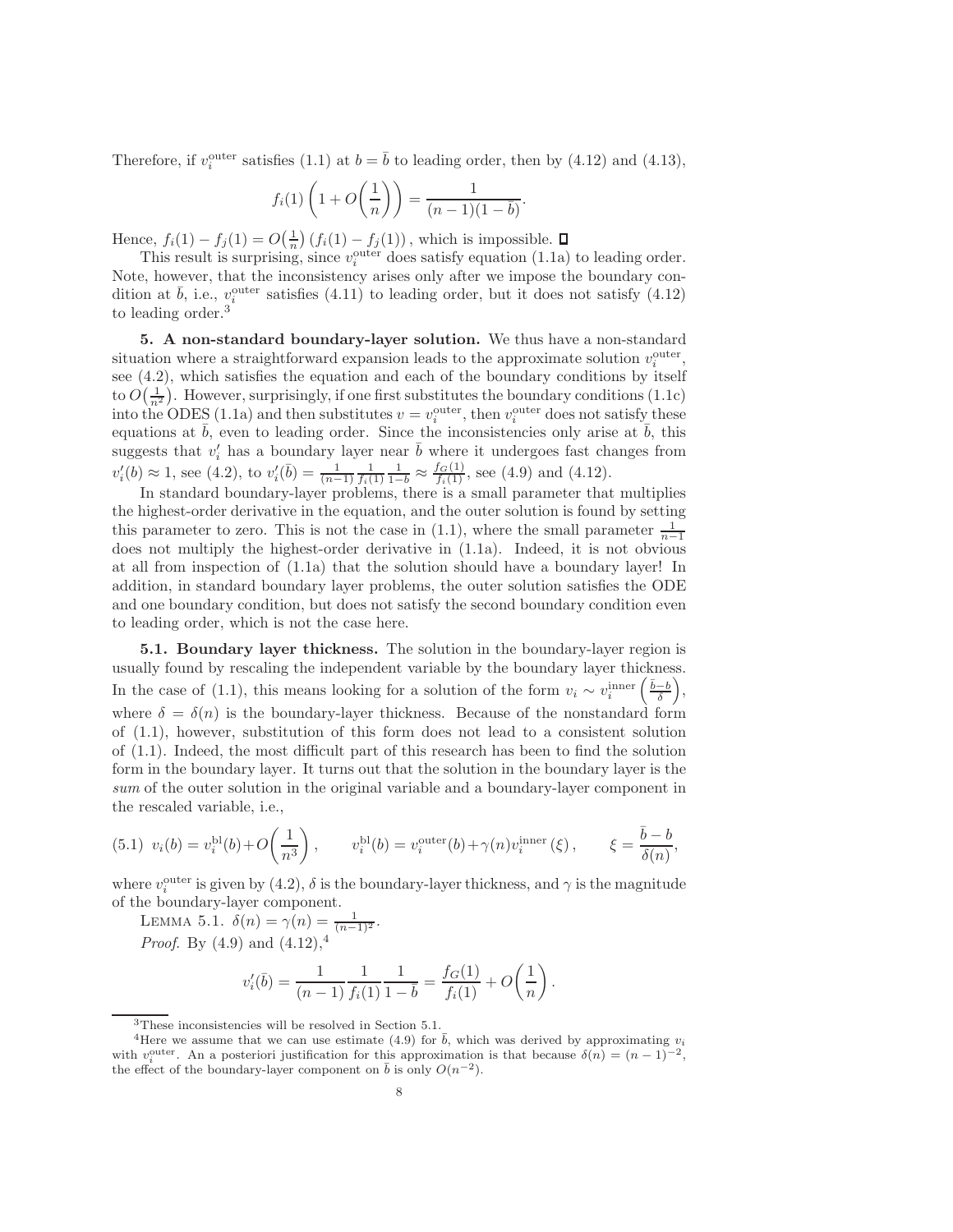On the other hand, by [\(4.2\)](#page-4-3) and [\(5.1\)](#page-13-1),

$$
v_i'(\overline{b}) = \left. \frac{d}{db} v_i^{\text{outer}} \right|_{b=\overline{b}} - \left. \frac{\gamma(n)}{\delta(n)} \left. \frac{d}{d\xi} v_i^{\text{inner}} \right|_{\xi=0} = 1 - \left. \frac{\gamma(n)}{\delta(n)} \left. \frac{d}{d\xi} v_i^{\text{inner}} \right|_{\xi=0} + O\left( \frac{1}{n} \right) \right. \right).
$$

Therefore,

(5.2) 
$$
1 - \frac{f_G(1)}{f_i(1)} = \frac{\gamma(n)}{\delta(n)} \left. \frac{d}{d\xi} v_i^{\text{inner}} \right|_{\xi=0} + O\left(\frac{1}{n}\right).
$$

Since  $1 - \frac{f_G(1)}{f_i(1)}$  and  $\frac{d}{d\xi} v_i^{\text{inner}} \Big|_{\xi=0}$  are both  $O(1)$ , it follows that  $\gamma(n) = \delta(n)$ . Substituting this in [\(5.1\)](#page-13-1) gives

$$
v_i^{\text{bl}}(b) = v_i^{\text{outer}}(b) + \delta(n)v_i^{\text{inner}}(\xi), \qquad \xi = \frac{\bar{b} - b}{\delta(n)}.
$$

We now show that  $\delta(n) = (n-1)^{-2}$  by ruling out all other possibilities.

- Assume that  $\delta(n) \ll \frac{1}{(n-1)^2}$ . Then  $v_i = v_i^{\text{outer}}(b) + O(\frac{1}{n^2})$ . Therefore,  $\bar{b}$  depends on  $i$ , see  $(4.10)$ . Contradiction.
	- Assume that  $\frac{1}{(n-1)^2} \ll \delta(n) \ll 1$ . By [\(4.2\)](#page-4-3),

(5.3) 
$$
v_i(b) - b = \frac{u(b)}{n-1} + \delta(n)v_i^{\text{inner}}(\xi) + \frac{w_i}{n^2} + o\left(\frac{1}{n^2}\right).
$$

Therefore, as in the derivation of  $(4.3)$ , substituting  $(5.3)$  in  $(1.1a)$  yields

$$
1 - \frac{d}{d\xi}v_i^{\text{inner}} + O\left(\frac{1}{n}\right) =
$$
  

$$
\frac{F_i(b)}{f_i(b)}\left[ (n-1)\left[ \frac{1}{n-1}\sum_{j=1}^n \frac{1}{u + \frac{\delta(n)}{n-1}v_j^{\text{inner}}(\xi) + \frac{w_j}{n}} - \frac{1}{u + \frac{\delta(n)}{n-1}v_i^{\text{inner}} + \frac{w_i}{n}} \right] + O(1) \right].
$$

As in the proof of Proposition [4.1,](#page-4-4) the requirement that both sides are of  $O(1)$  yields

$$
\frac{1}{u + (n-1)\delta(n)v_i^{\text{inner}} + \frac{w_i}{n^2}} - \frac{1}{n-1} \sum_{j=1}^n \frac{1}{u + (n-1)\delta(n)v_j^{\text{inner}}(\xi) + \frac{w_i}{n}} = O\left(\frac{1}{n}\right).
$$

Thus, for  $j \neq i$ ,

$$
\frac{1}{u+(n-1)\delta(n)v_j^{\text{inner}}+\frac{w_i}{n}} - \frac{1}{u+(n-1)\delta(n)v_i^{\text{inner}}+\frac{w_i}{n}} = O\left(\frac{1}{n}\right).
$$

Now, since  $(n-1)\delta(n) \gg 1/n$ ,

$$
\frac{1}{u + (n-1)\delta(n)v_j^{\text{inner}} + \frac{w_i}{n}} - \frac{1}{u + (n-1)\delta(n)v_i^{\text{inner}} + \frac{w_i}{n}}
$$
\n
$$
\sim \frac{1}{u + (n-1)\delta(n)v_j^{\text{inner}} - \frac{1}{u + (n-1)\delta(n)v_i^{\text{inner}}}
$$
\n
$$
= \frac{(n-1)\delta(n)[v_i^{\text{inner}} - v_j^{\text{inner}}]}{(u + (n-1)\delta(n)v_i^{\text{inner}})(u + (n-1)\delta(n)v_j^{\text{inner}})} = O\left(\frac{1}{n}\right).
$$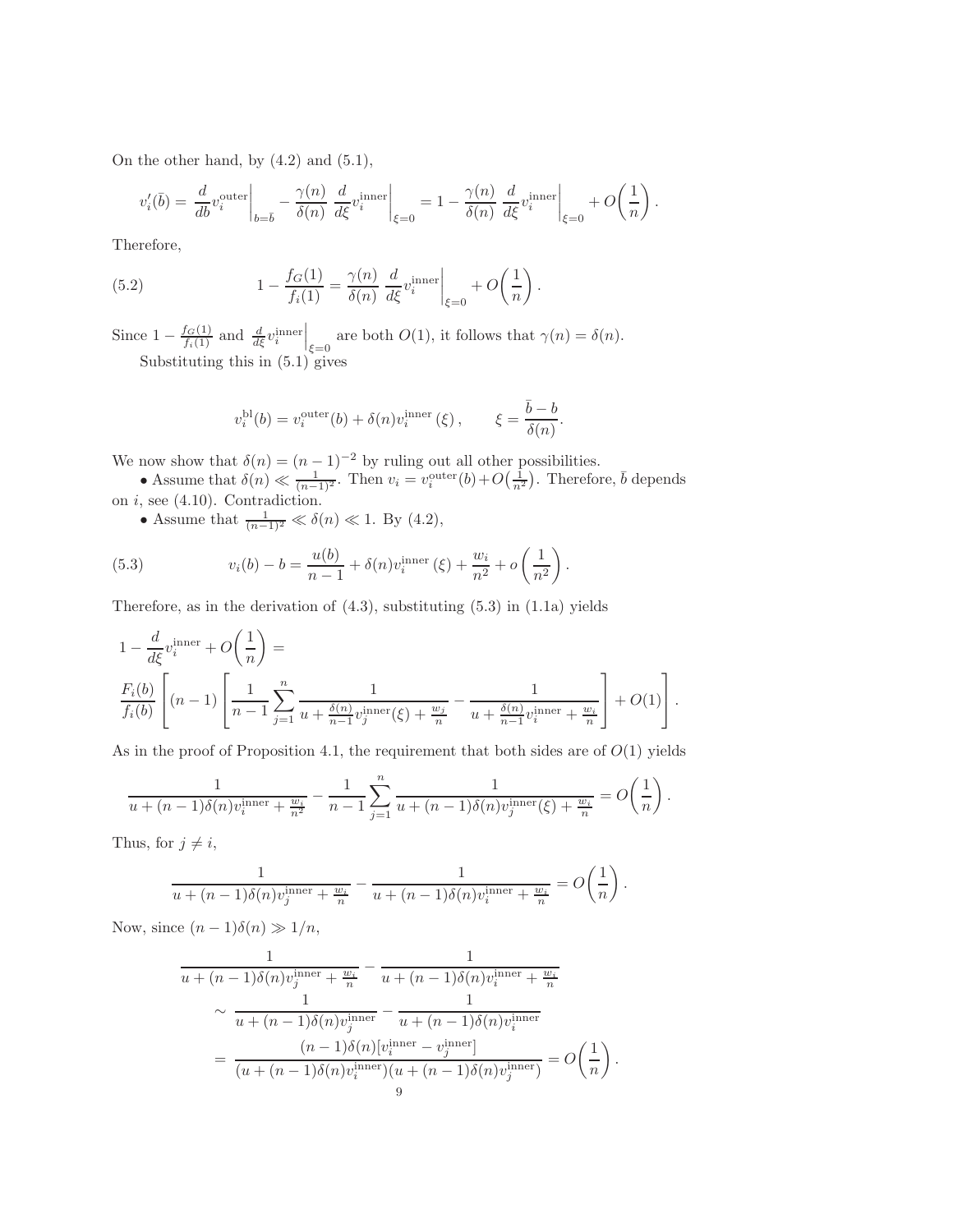Since  $v_i^{\text{inner}} - v_j^{\text{inner}} = O(1)$  in the boundary layer,<sup>[5](#page-9-1)</sup> we have that

$$
\frac{(n-1)\delta(n)}{1+(n-1)^2\delta^2(n)}=O\bigg(\frac{1}{n}\bigg)\,.
$$

This equation is satisfied only for  $\delta(n) = 1$  or  $\delta(n) = \frac{1}{(n-1)^2}$ . Contradiction.

By Lemma [5.1,](#page-7-3) the solution of [\(1.1\)](#page-0-0) is of the form

(5.4a) 
$$
v_i(b) = v_i^{\text{bl}}(b) + O\left(\frac{1}{n^3}\right),
$$

where

(5.4b) 
$$
v_i^{\text{bl}}(b) = v_i^{\text{outer}}(b) + \frac{v_i^{\text{inner}}(\xi)}{(n-1)^2} = b + \frac{1}{n-1}u(b) + \frac{w_i(b) + v_i^{\text{inner}}(\xi)}{(n-1)^2},
$$

 $u = F_G/f_G$ ,  $w_i = u^2 \frac{f_i}{F_i} - u$ , and  $\xi = (n-1)^2(\bar{b} - b)$  is the boundary layer variable. Note that  $\bar{b} = \bar{b}(n)$ .

Expression [\(5.4\)](#page-13-3) resolves the inconsistencies encountered in Section [4.1.](#page-6-5) Indeed, since

$$
v_i^{\text{bl}}(b) - v_i^{\text{outer}}(b) \sim \frac{v_i^{\text{inner}}(\xi)}{(n-1)^2}, \qquad (v_i^{\text{bl}})'(b) - (v_i^{\text{outer}})'(b) \sim -\frac{d}{d\xi}v_i^{\text{inner}},
$$

in the boundary layer region [i.e., for  $\xi = O(1)$  or  $0 \le \bar{b} - b = O(n^{-2})$ ], we have that

<span id="page-9-3"></span>
$$
v_i - v_i^{\text{outer}} = O\left(\frac{1}{n^2}\right), \qquad v_i' - (v_i^{\text{outer}})' = O(1).
$$

<span id="page-9-0"></span>**5.2. Computing the inner solution.** We now compute  $v_i^{\text{inner}}$  by requiring that  $v_i^{\text{bl}}$ , see [\(5.4\)](#page-13-3), satisfies [\(1.1\)](#page-0-0) to leading-order at and near  $\bar{b}$ :

LEMMA 5.2. Let  $\mathbf{v}^{\text{inner}} := [v_1^{\text{inner}}, \dots, v_n^{\text{inner}}]^T$ . Then

(5.5) 
$$
\mathbf{v}^{\text{inner}}(\xi) = \mathbf{D}_{\frac{1}{\sqrt{f_i}}} \sum_{j=1}^{n} c_j e^{\lambda_j \xi} \mathbf{u}_j(\xi),
$$

where  $\mathbf{D}_{\frac{1}{\sqrt{f_i}}} := \text{diag}\left(\frac{1}{\sqrt{f_1}}\right)$  $\frac{1}{(f_1(1)}, \ldots, \frac{1}{\sqrt{f_n(1)}}\bigg)$ ,  $\{c_j\}_{j=1}^n$  are constants,  $\{\lambda_j\}_{j=1}^n$  and  $\{\mathbf{u}_j\}_{j=1}^n$ are the eigenvalues and normalized eigenvectors of the symmetric matrix S, i.e.,

(5.6) 
$$
\mathbf{S}\mathbf{u}_j = \lambda_j \mathbf{u}_j, \qquad \langle \mathbf{u}_j, \mathbf{u}_j \rangle = 1, \qquad j = 1, \ldots, n,
$$

<span id="page-9-2"></span>where

(5.7) 
$$
\mathbf{S} := \mathbf{D}_{\frac{1}{\sqrt{f_i}}} \left( -f_G^2(1)\mathbf{B} \right) \mathbf{D}_{\frac{1}{\sqrt{f_i}}},
$$

and  $\bf{B}$  is given by  $(3.4)$ .

<span id="page-9-1"></span>
$$
{}^{5}\text{Since } \gamma = \delta \text{, from (5.2) we have that } 1 - \frac{f_{G}(1)}{f_{i}(1)} = \frac{d}{d\xi}v_{i}^{\text{inner}}(\xi = 0) + O\left(\frac{1}{n}\right). \text{ Consequently, if}
$$
\n
$$
f_{i}(1) \neq f_{j}(1), \text{ then } \frac{dv_{i}^{\text{inner}}}{d\xi}(0) - \frac{dv_{j}^{\text{inner}}}{d\xi}(0) = O(1). \text{ Hence, } v_{i}^{\text{inner}}(\xi) - v_{j}^{\text{inner}}(\xi) = O(1) \text{ for } \xi = O(1).
$$
\n
$$
10
$$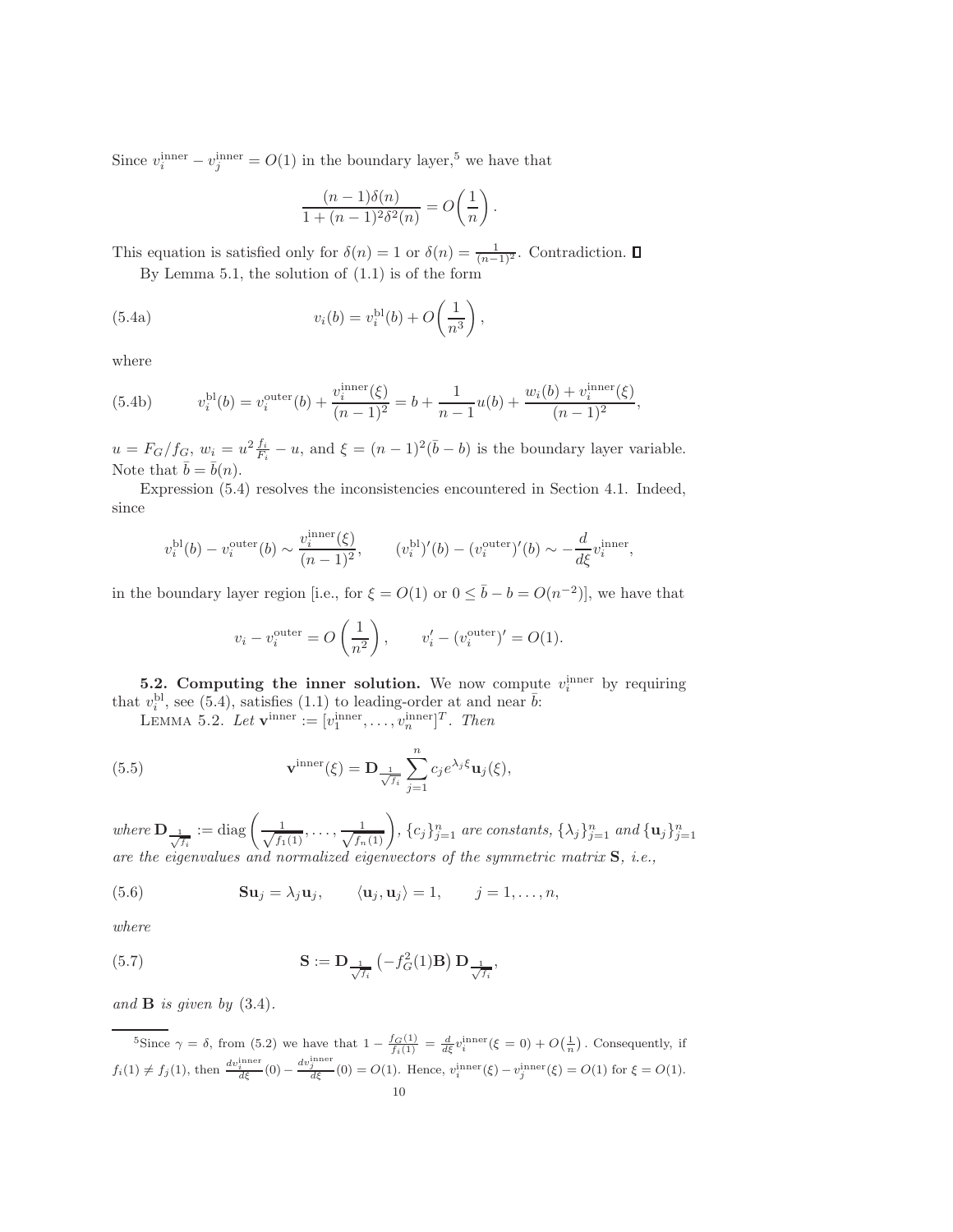*Proof.* Substitution of [\(5.4\)](#page-13-3) in [\(1.1a\)](#page-0-0) gives [\(4.5\)](#page-5-1) plus new terms due to  $v_i^{\text{inner}}$ :

$$
1 - \frac{d}{d\xi} v_i^{\text{inner}} = \frac{F_i(b)}{f_i(b)} \left( \frac{1}{u(b)} - \frac{1}{u^2(b)} \left[ \frac{1}{n-1} \sum_{j=1}^n (w_j + v_j^{\text{inner}}) - (w_i + v_i^{\text{inner}}) \right] \right) + O\left(\frac{1}{n}\right).
$$

Taking the difference of this equation and [\(4.5\)](#page-5-1) yields

$$
\frac{d}{d\xi}v_i^{\text{inner}} = \frac{F_i(b)}{f_i(b)} \frac{1}{u^2(b)} \left[ \frac{1}{n-1} \sum_{j=1}^n v_j^{\text{inner}} - v_i^{\text{inner}} \right] + O\left(\frac{1}{n}\right).
$$

Since in the boundary-layer region  $b = \bar{b} + O(\frac{1}{n^2}) = 1 + O(\frac{1}{n})$ , then

<span id="page-10-4"></span>
$$
\frac{F_i(b)}{f_i(b)} \frac{1}{u^2(b)} = \frac{f_G^2(1)}{f_i(1)} \left( 1 + O\left(\frac{1}{n}\right) \right).
$$

Hence, to leading order,  $v_i^{\text{inner}}(\xi)$  satisfies

<span id="page-10-2"></span>
$$
\frac{d}{d\xi}v_i^{\text{inner}} = \frac{f_G^2(1)}{f_i(1)} \left[ \frac{1}{n-1} \sum_{j=1}^n v_j^{\text{inner}} - v_i^{\text{inner}} \right], \qquad i = 1, \cdots, n.
$$

These equations can be written in matrix form as (5.8)

$$
\frac{d}{d\xi}\mathbf{v}^{\text{inner}} = \mathbf{A}\mathbf{v}^{\text{inner}}, \quad \mathbf{A} = \mathbf{D}_{\frac{1}{f_i}}\left(-f_G^2(1)\mathbf{B}\right), \quad \mathbf{D}_{\frac{1}{f_i}} := \text{diag}\left(\frac{1}{f_1(1)}, \dots, \frac{1}{f_n(1)}\right).
$$

In order to work with a symmetric matrix, let

(5.9) 
$$
\mathbf{u}^{\text{inner}} := \mathbf{D}_{\sqrt{f_i}} \mathbf{v}^{\text{inner}}, \qquad \mathbf{D}_{\sqrt{f_i}} := \text{diag}\left(\sqrt{f_1(1)}, \dots, \sqrt{f_n(1)}\right).
$$

<span id="page-10-1"></span>Then

(5.10) 
$$
\frac{d}{d\xi}\mathbf{u}^{\text{inner}} = \mathbf{S}\,\mathbf{u}^{\text{inner}}.
$$

Since  $S$  is symmetric, it has n real eigenvalues and corresponding orthonormal eigen-vectors. Therefore, the general solution of [\(5.10\)](#page-10-1) is  $\mathbf{u}^{\text{inner}} = \sum_{j=1}^{n} c_j e^{\lambda_j \xi} \mathbf{u}_j$ . Hence, by  $(5.9)$ ,  $\mathbf{v}^{\text{inner}}$  is given by  $(5.5)$ .

<span id="page-10-0"></span>**5.3. Matching.** Expression [\(5.5\)](#page-13-5) for  $\mathbf{v}^{\text{inner}}$  contains the *n* undetermined coefficient  ${c_j}_{j=1}^n$ . These coefficients will be determined from the requirements that the boundary layer solution  $v_i^{\text{bl}}(b)$ , see [\(5.4\)](#page-13-3), satisfies the right boundary conditions [\(1.1c\)](#page-0-2), and that it matches with  $v_i^{\text{outer}}$ . Since  $v_i^{\text{bl}}(b)$  is the sum of the outer and inner solutions, the appropriate matching condition is that  $v_i^{\text{bl}}(b)$  reduces to  $v_i^{\text{outer}}(b)$  as  $\xi \to \infty$ .<sup>[6](#page-10-3)</sup>

In order to perform the matching, we first prove

LEMMA 5.3. The matrix S, see [\(5.7\)](#page-9-2), has  $n-1$  negative eigenvalues  $\{\lambda_i\}_{i=1}^{n-1}$ , and one positive eigenvalue  $\lambda_n > 0$ .

<span id="page-10-3"></span><sup>&</sup>lt;sup>6</sup>This is different from the standard matching condition  $\lim_{\xi \to \infty} v_i^{\text{inner}}(\xi) = \lim_{b \to \bar{b}} v_i^{\text{outer}}(b)$  in boundary layer theory.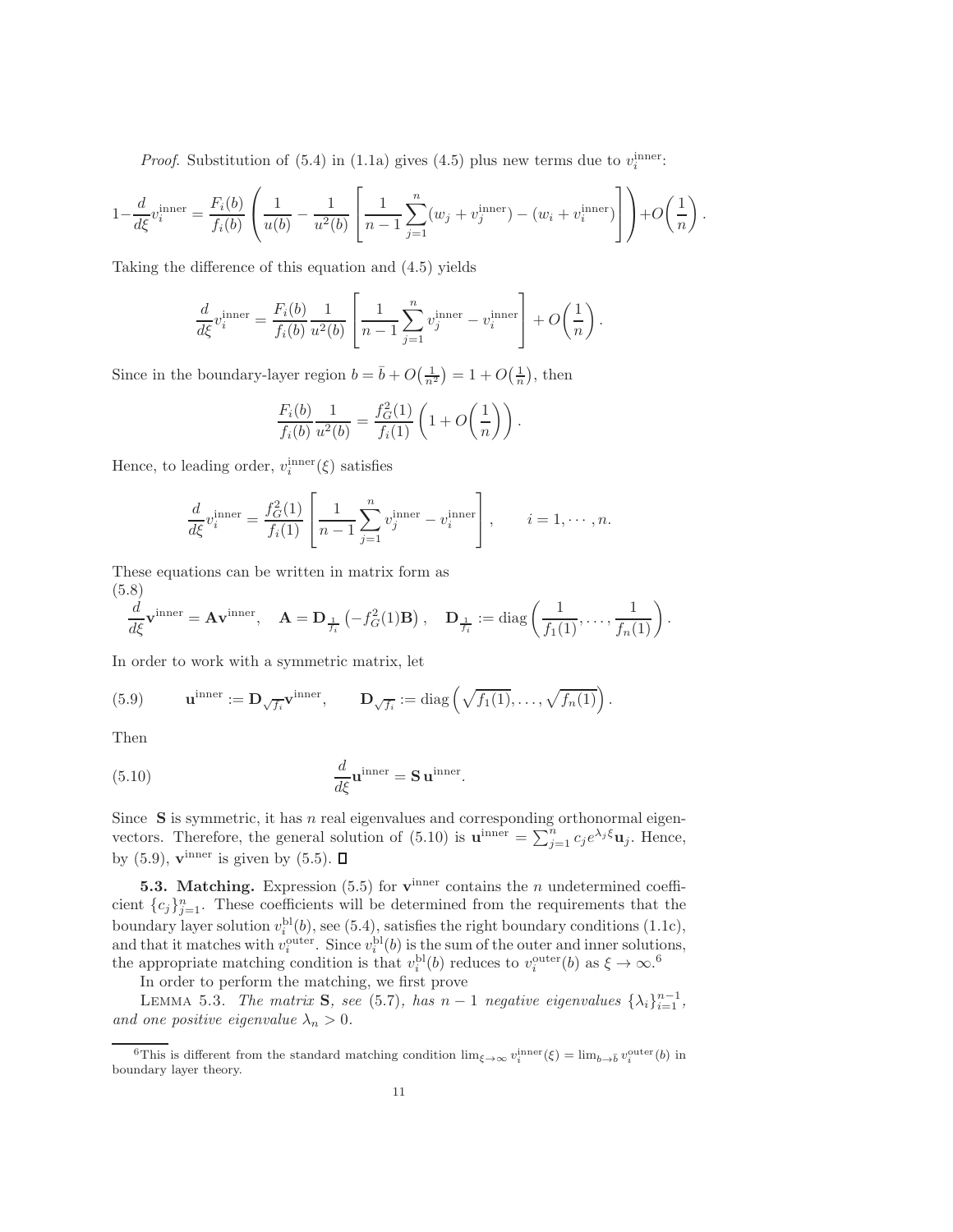*Proof.* By Lemma [3.3,](#page-3-6) the matrix **B** has  $n - 1$  positive eigenvalues and one negative eigenvalue. Since B is symmetric and

(5.11) 
$$
\mathbf{S} = \mathbf{P}^T(-\mathbf{B})\mathbf{P}, \qquad \mathbf{P} := f_G(1)\mathbf{D}_{\frac{1}{\sqrt{f_i}}},
$$

it follows from Sylvester's law of inertia that S and −B have the same number of positive and negative eigenvalues.  $\square$ 

LEMMA 5.4. The matching condition yields  $c_n = 0$ .

*Proof.* Since  $\lambda_n > 0$  and  $\lambda_j < 0$  for  $j = 1, ..., n - 1$ ,  $\lim_{\xi \to \infty} v_i^{\text{bl}}(b, \xi) = v_i^{\text{outer}}(b)$ if and only if  $c_n = 0$ .  $\Box$ 

<span id="page-11-1"></span>Therefore,

(5.12) 
$$
\mathbf{v}^{\text{inner}} = \mathbf{D}_{\frac{1}{\sqrt{f_i}}} \sum_{j=1}^{n-1} c_j e^{\lambda_j \xi} \mathbf{u}_j.
$$

<span id="page-11-2"></span>To find  ${c_j}_{j=1}^{n-1}$ , we impose the boundary conditions [\(1.1c\)](#page-0-2): LEMMA 5.5. Let  $v_i$  be given by  $(5.4)$ . Then

(5.13a) 
$$
\bar{b} = 1 - \frac{1}{n-1} \frac{1}{f_G(1)} + \frac{\bar{b}_2}{(n-1)^2} + O\left(\frac{1}{n^3}\right),
$$

where

(5.13b) 
$$
\bar{b}_2 = \frac{1}{f_G(1)} - \frac{f'_G(1)}{f_G^3(1)} - w_i(1) - v_i^{\text{inner}}(0), \qquad i = 1, ..., n.
$$

<span id="page-11-0"></span>*Proof.* Substituting  $v_i(\bar{b}) = 1$  in [\(5.4\)](#page-13-3) gives

(5.14) 
$$
1 = \bar{b} + \frac{1}{n-1} \frac{F_G(\bar{b})}{f_G(\bar{b})} + \frac{w_i(\bar{b}) + v_i^{\text{inner}}(0)}{(n-1)^2} + O\left(\frac{1}{n^3}\right).
$$

Let  $\bar{b} = 1 + \frac{\bar{b}_1}{n-1} + \frac{\bar{b}_2}{(n-1)^2} + O(n^{-3})$ . As in Corollary [4.2,](#page-6-6) the balance of the  $O(n^{-1})$ terms yields  $b_1 = -1/f_G(1)$ . Since

$$
F_G(\bar{b}) = F_G(1) + (\bar{b} - 1)f_G(1) + O((\bar{b} - 1)^2) = 1 + \frac{\bar{b}_1}{n - 1}f_G(1) + O\left(\frac{1}{n^2}\right)
$$
  
=  $1 - \frac{1}{n - 1} + O\left(\frac{1}{n^2}\right)$ ,

and

$$
f_G(\bar{b}) = f_G(1) + (\bar{b} - 1)f'_G(1) + O((\bar{b} - 1)^2) = f_G(1) + \frac{\bar{b}_1}{n - 1}f'_G(1) + O\left(\frac{1}{n^2}\right)
$$
  
=  $f_G(1)\left(1 - \frac{1}{n - 1}\frac{f'_G(1)}{f_G^2(1)} + O\left(\frac{1}{n^2}\right)\right)$ ,

then

$$
\frac{F_G(\bar{b})}{f_G(\bar{b})} = \frac{1}{f_G(1)} \left( 1 - \frac{1}{n-1} + \frac{1}{n-1} \frac{f'_G(1)}{f_G^2(1)} \right) + O\left(\frac{1}{n^2}\right).
$$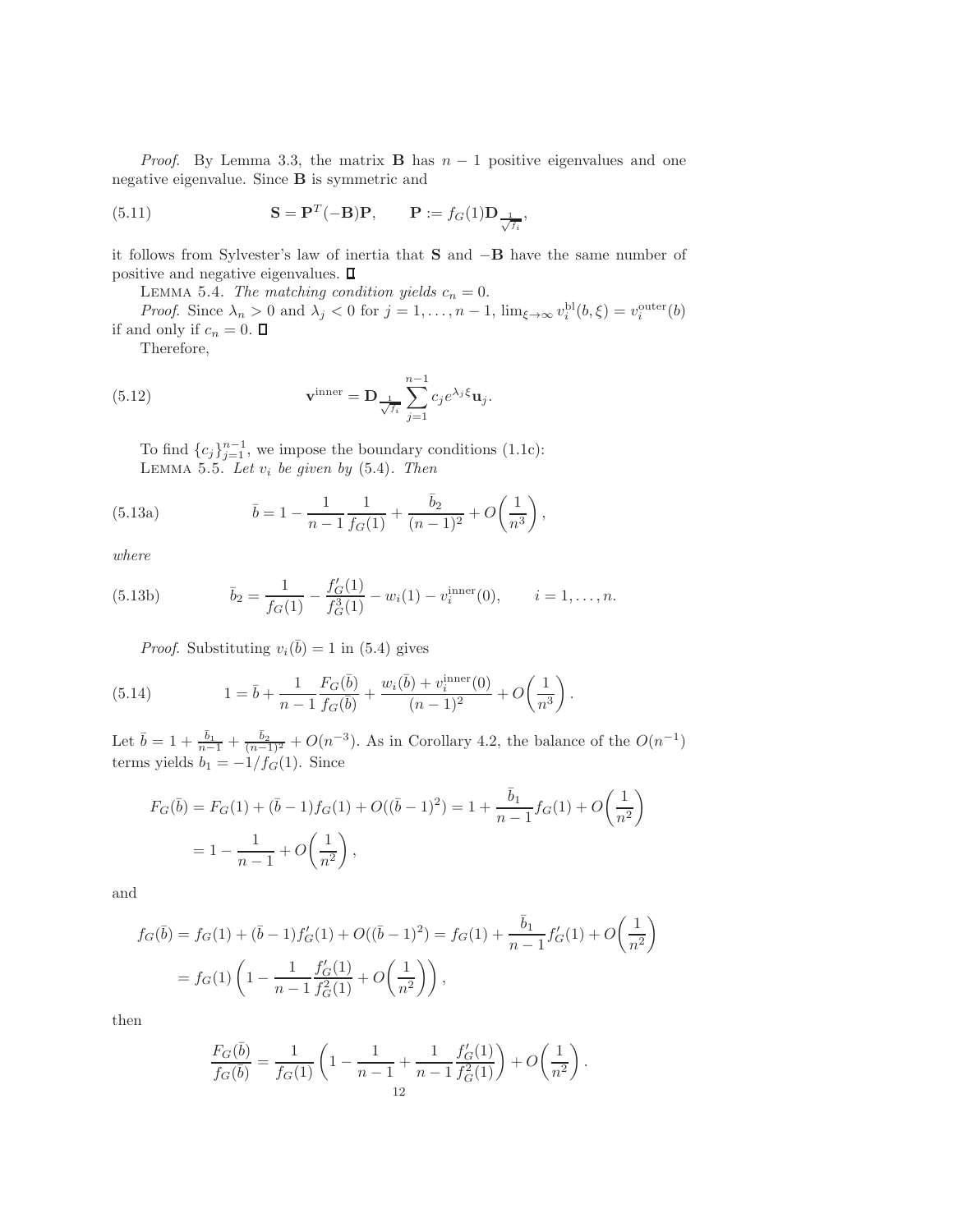The balance of the  $O((n-1)^{-2})$  terms in [\(5.14\)](#page-11-0) gives [\(5.13b\)](#page-13-4).

<span id="page-12-0"></span>Before we proceed, we prove a auxiliary result.

LEMMA 5.6. Let  $\mathbf{u}_n$  be the eigenvector of S that corresponds to the positive eigenvalue  $\lambda_n$ . Then

(5.15) 
$$
\mathbf{u}_n = \frac{\sqrt{\mathbf{f_i}}}{\|\sqrt{\mathbf{f_i}}\|} \left(1 + O\left(\frac{1}{n}\right)\right), \qquad \sqrt{\mathbf{f_i}} := (\sqrt{f_i(1)}, \dots, \sqrt{f_n(1)})^T,
$$

and  $\lambda_n = f_G(1)/n + O(n^{-2}) > 0$ .

*Proof.* It is easy to see that the matrix  $S_0 := P^T(-B_0)P$  has the eigenvalue  $\lambda_n = 0$  with normalized eigenvector  $\mathbf{u}_n^0 = \sqrt{\mathbf{f}_i}/\|\sqrt{\mathbf{f}_i}\|$ . Let

$$
\mathbf{S}^{\varepsilon} := \mathbf{P}^T(-(\mathbf{B}_0 - \varepsilon \mathbf{I}))\mathbf{P} = \mathbf{S}_0 + \varepsilon \mathbf{E}, \qquad \mathbf{E} := \mathbf{P}^T \mathbf{P} = f_G^2(1)\mathbf{D}_{\frac{1}{f_i}}.
$$

By Rellich theory for perturbation of eigenvalues of Hermitian matrices [\[14\]](#page-22-9), the eigenvalue  $\lambda_n^{\varepsilon}$  and eigenvector  $\mathbf{u}_n^{\varepsilon}$  of  $\mathbf{S}^{\varepsilon}$  are analytic in  $\varepsilon$ . Therefore,

$$
\lambda_n^{\varepsilon} = \varepsilon \lambda_n^1 + O(\varepsilon^2), \qquad \mathbf{u}_n(\varepsilon) = \mathbf{u}_n^0 + \varepsilon \mathbf{u}_n^1 + O(\varepsilon^2).
$$

Substituting this expansion in  $\mathbf{S}^{\varepsilon} \mathbf{u}_n(\varepsilon) = \lambda_n(\varepsilon) \mathbf{u}_n(\varepsilon)$  and balancing the  $O(\varepsilon)$  terms gives  $S_0 u_n^1 + E u_n^0 = \lambda_n^1 u_n^0$ . Taking the inner product with  $u_n^0$ , recalling that  $S_0 u_n^0 = 0$ and rearranging gives

$$
\lambda_n^1 = \langle \mathbf{u}_n^0, \mathbf{E}\mathbf{u}_n^0 \rangle = \frac{f_G^2(1)}{\|\sqrt{\mathbf{f_i}}\|^2} \langle \sqrt{\mathbf{f_i}}, \mathbf{D}_{\frac{1}{f_i}} \sqrt{\mathbf{f_i}} \rangle = f_G(1) > 0.
$$

Since  $\mathbf{S} = \mathbf{S}_{\varepsilon = \frac{1}{n}}$ , the result follows.

LEMMA 5.7. Let  $\mathbf{f}_{\mathbf{i}}^{3/2} := (f_1^{3/2}(1), \ldots, f_n^{3/2}(1))^T$ . Then

$$
c_j = -\frac{1}{f_G^2(1)} \langle \mathbf{f}_i^{3/2}, \mathbf{u}_j \rangle, \qquad j = 1, ..., n-1.
$$

Proof. By  $(4.2)$ ,

<span id="page-12-1"></span>
$$
w_i(1) = \frac{f_i(1)}{f_G^2(1)} - \frac{1}{f_G(1)}.
$$

Since  $\bar{b}$  is independent of i, then so is  $w_i(1) + v_i^{\text{inner}}(0)$ , see [\(5.13b\)](#page-13-4). Therefore,

(5.16a) 
$$
v_i^{\text{inner}}(0) = -\frac{f_i(1)}{f_G^2(1)} + \kappa, \qquad i = 1, ..., n.
$$

Multiplying this equation by  $\sqrt{f_i(1)}$  and using [\(5.12\)](#page-11-1), one obtains  $\sum_{j=1}^{n-1} c_j(\mathbf{u}_j)_i =$  $-\frac{f_i^{3/2}(1)}{f_G^2(1)}$  $\frac{i}{f_G^2(1)} + \kappa \sqrt{f_i(1)}$ , or in vectorial form

$$
\sum_{j=1}^{n-1} c_j \mathbf{u}_j = -\frac{\mathbf{f}_i^{3/2}}{f_G^2(1)} + \kappa \mathbf{u}_{\sqrt{f_i}}.
$$

Taking the inner product with  $\mathbf{u}_n$  and using [\(5.15\)](#page-12-0) gives

(5.16b) 
$$
\kappa := \frac{1}{f_G^3(1)} \frac{1}{n} \sum_{i=1}^n f_i^2(1).
$$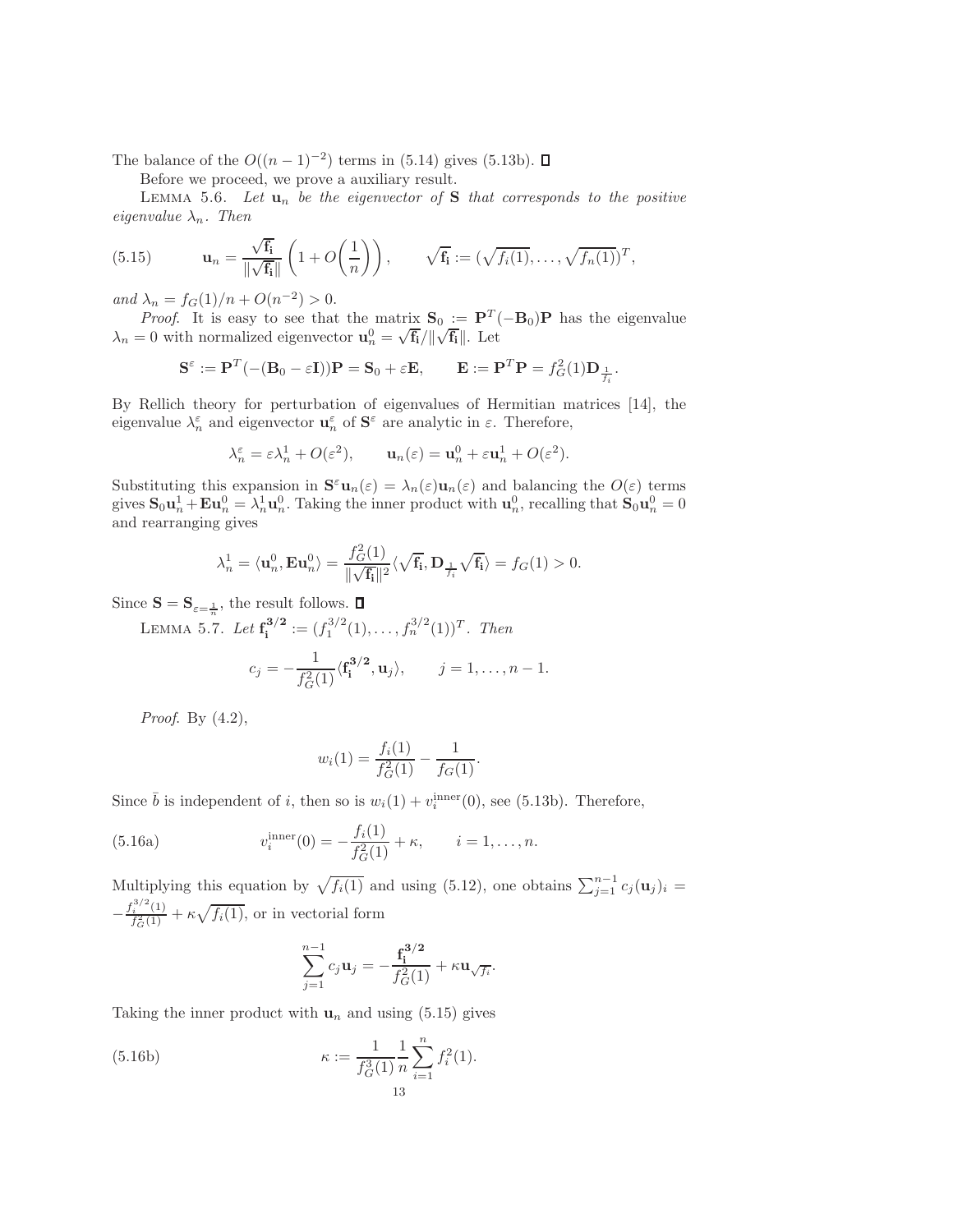Taking the inner product with  $\mathbf{u}_j$  and using [\(5.15\)](#page-12-0) gives  $c_j$ .  $\Box$ 

Lemma 5.8.

$$
\bar{b}_2 = \frac{2}{f_G(1)} - \frac{f'_G(1)}{f^3_G(1)} - \frac{1}{f^3_G(1)} \frac{1}{n} \sum_{i=1}^n f_i^2(1) = \frac{2}{f_G(1)} - \frac{1}{f^3_G(1)} \frac{1}{n} \sum_{i=1}^n f'_i(1).
$$

Proof. By Lemma [5.5,](#page-11-2)

<span id="page-13-1"></span>
$$
\bar{b}_2 = \frac{1}{f_G(1)} - \frac{f'_G(1)}{f_G^3(1)} - \frac{1}{n} \sum_{i=1}^n v_i^{\text{inner}}(0).
$$

In addition, by [\(5.16\)](#page-12-1),

<span id="page-13-6"></span>
$$
\frac{1}{n}\sum_{i=1}^{n}v_i^{\text{inner}}(0) = -\frac{1}{f_G(1)} + \kappa = -\frac{1}{f_G(1)} + \frac{1}{f_G^3(1)}\frac{1}{n}\sum_{i=1}^{n}f_i^2(1).
$$

<span id="page-13-0"></span>The second expression for  $\bar{b}_2$  follows from [\(3.5c\)](#page-4-5).  $\Box$ 

5.4. Summary. The results of Proposition [4.1](#page-4-4) and Section [5](#page-7-4) are summarized in the following proposition:

PROPOSITION 5.9. Let  $n \gg 1$ . Then the solution of [\(1.1\)](#page-0-0) is given by

(5.17a) 
$$
v_i(b) = v_i^{\text{bl}}(b) + O\left(\frac{1}{n^3}\right), \qquad 0 \le b \le \bar{b},
$$

<span id="page-13-4"></span>where

(5.17b) 
$$
v_i^{\text{bl}}(b) = v_i^{\text{outer}}(b) + \frac{1}{(n-1)^2} v_i^{\text{inner}}(\xi),
$$

<span id="page-13-2"></span>(5.17c) 
$$
v_i^{\text{outer}}(b) = b + \frac{1}{n-1} \frac{F_G(b)}{f_G(b)} + \frac{1}{(n-1)^2} \left( \frac{F_G^2(b)}{f_G^2(b)} \frac{f_i(b)}{F_i(b)} - \frac{F_G(b)}{f_G(b)} \right),
$$

<span id="page-13-3"></span> $\xi = (n-1)^2(\bar{b}-b)$ , the maximal bid is given by

$$
(5.17d) \quad \bar{b} = 1 - \frac{1}{n-1} \frac{1}{f_G(1)} + \frac{1}{(n-1)^2} \left( \frac{2}{f_G(1)} - \frac{1}{f_G^3(1)} \frac{1}{n} \sum_{i=1}^n f'_i(1) \right) + O\left(\frac{1}{n^3}\right),
$$

<span id="page-13-5"></span>(5.17e) 
$$
v_i^{\text{inner}}(\xi) = \frac{1}{f_i^{1/2}(1)} \sum_{j=1}^{n-1} c_j e^{\lambda_j \xi} (\mathbf{u}_j)_i,
$$

 $\{\lambda_j\}_{j=1}^{n-1}$  and  $\{\mathbf u_j\}_{j=1}^{n-1}$  are the positive eigenvalues and corresponding eigenvectors of S, see [\(5.7\)](#page-9-2), and

(5.17f) 
$$
c_j = -\frac{1}{f_G^2(1)} \langle \mathbf{f_i}^{3/2}, \mathbf{u}_j \rangle, \qquad j = 1, \dots, n-1.
$$

As noted, the boundary value problem  $(1.1)$  consists of n first-order odes,  $2n$ boundary conditions, and a free boundary. The  $n$  odes, coupled with the  $n$  boundary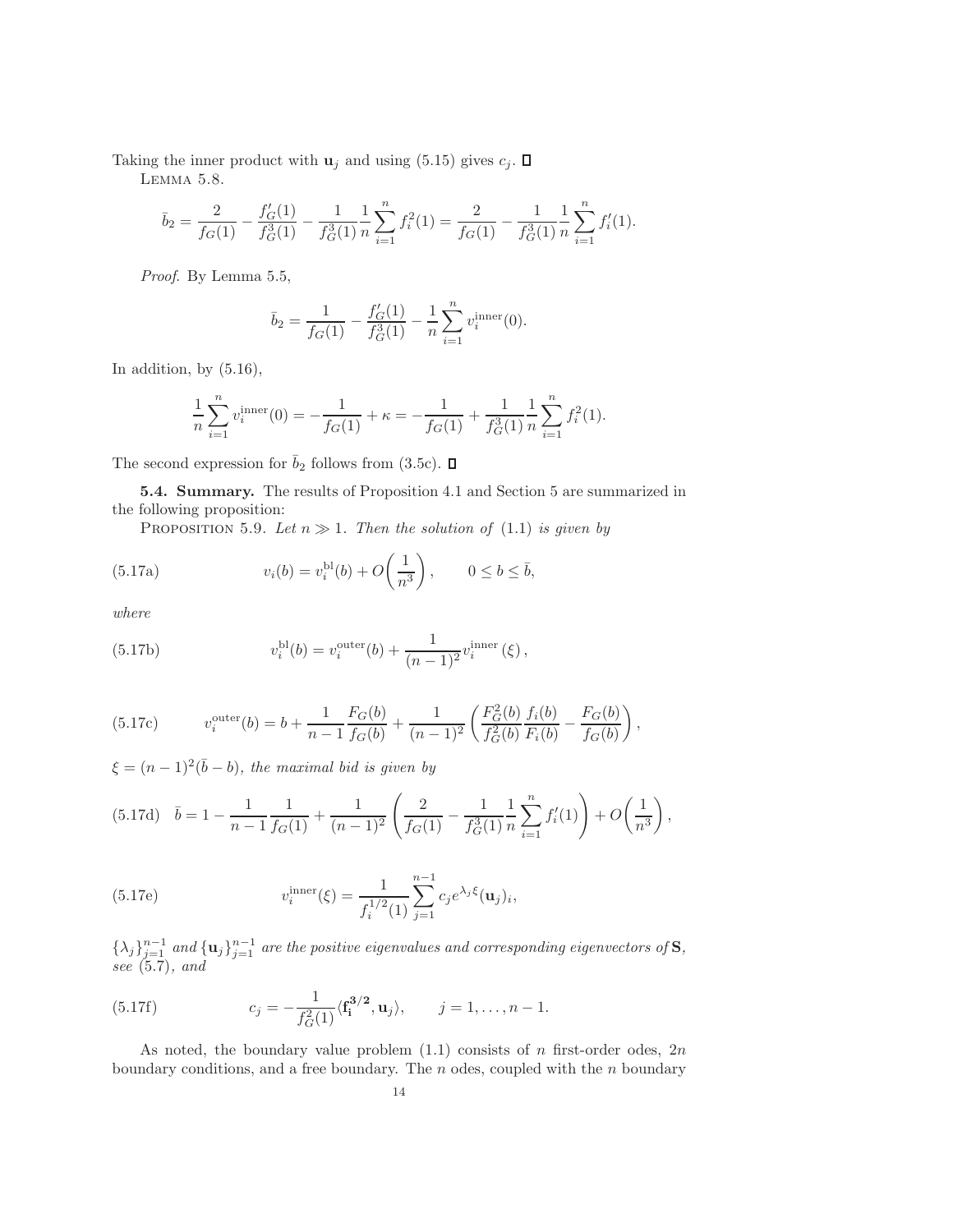conditions at  $b = 0$ , determine a unique outer solution. This suggests that the inner solution is over-determined, since it has  $n + 1$  degrees of freedom (*n* from the *n* firstorder odes and one from the free boundary) and  $2n$  constraints (*n* matching conditions and n boundary conditions at  $b$ ). The boundary-layer analysis reveals, however, that the *n* matching conditions reduce to a single condition  $(c_n = 0)$ .<sup>[7](#page-14-1)</sup>

<span id="page-14-0"></span>**6. Simulations.** We compute solutions of  $(1.1)$  using the *boundary value method* (Section [8.2\)](#page-20-0). We first consider the power-law distributions

(6.1) 
$$
F_i = v^{\alpha_i}, \qquad \alpha_i = \frac{1}{2} + 3\frac{i-1}{n-1}, \qquad i = 1, \cdots, n.
$$

For example, when  $n = 5$  then  $\{F_i\}_{i=1}^5 = \{v^{1/2}, v^{5/4}, v^2, v^{11/4}, v^{7/2}\}$ , see Figure [1A](#page-14-2), and when  $n = 10$  then  $\{F_i\}_{i=1}^{10} = \{v_1^{1/2}, v_5^{5/6}, \ldots, v_{19/6}, v_{7/2}\}\$ . Since  $\alpha_i$  are equidistributed in [0.5, 3.5], then  $\bar{\alpha} := \frac{1}{n} \sum_{j=1}^{n} \alpha_j = 2$ . Hence, the CDFs vary with n, but their geometric average  $F_G = v^{\bar{\alpha}} = v^2$  does not.



<span id="page-14-4"></span><span id="page-14-3"></span><span id="page-14-2"></span>FIG. 1. A: The distributions [\(6.1\)](#page-14-3) for  $n = 5$ . B: The distributions [\(6.3\)](#page-16-0).

In the case of  $n = 5$  players, the five computed curves  ${v_i(b)}_{i=1}^5$  are nearly indistinguishable (Figure [2A](#page-15-0)). Indeed, by [\(5.17\)](#page-13-1),

(6.2a) 
$$
v_i(b) - v_k(b) = O\left(\frac{1}{n^2}\right), \qquad 0 \le b \le \overline{b}.
$$

The five curves are closer to each other than to  $\lim_{n\to\infty} v_i(b) = b$ . Indeed, by [\(5.17\)](#page-13-1),

(6.2b) 
$$
v_i(b) - b = O\left(\frac{1}{n}\right).
$$

In the inner graph of Figure [2A](#page-15-0) we zoom in near  $b = \overline{b}$  and  $v_i = 1$ , and observe that the five curves are different and well-resolved. As we increase the number of bidders to  $n = 10$  and then to  $n = 20$ , the curves get closer to each other, and to a lesser extent to  $v_i = b$  (Figure [2B](#page-15-0) and C), in agreement with [\(6.2\)](#page-14-4). The ten (or twenty) curves are well-resolved, see inner graphs of Figure [2B](#page-15-0) and C.

Figure [2](#page-15-0) may give the false impression that "all" the differences among  $\{v_i\}_{i=1}^n$ disappear as  $n \to \infty$ . To see that this is true everywhere but near  $\overline{b}$ , in Figure [3](#page-15-1) we plot the derivatives of the solutions plotted in Figure [2.](#page-15-0) In all three cases, except near  $\overline{b}$ ,  ${v'_i}_{i=1}^n$  are nearly indistinguishable from each other, and approach 1 as  $n \longrightarrow \infty$ . The

<span id="page-14-1"></span> $7A$  similar conclusion follows from the dynamical system analysis in [\[5\]](#page-22-10), see Section [7.](#page-17-0) Indeed, a priori, matching the trajectory that ends at the diagonal (which corresponds to the inner solution) with the saddle point solution (which corresponds to the outer solution) amounts to n matching conditions. Since the dimension of the unstable manifold at the saddle point is n-1, however, the  $n$ matching conditions reduce to a single condition.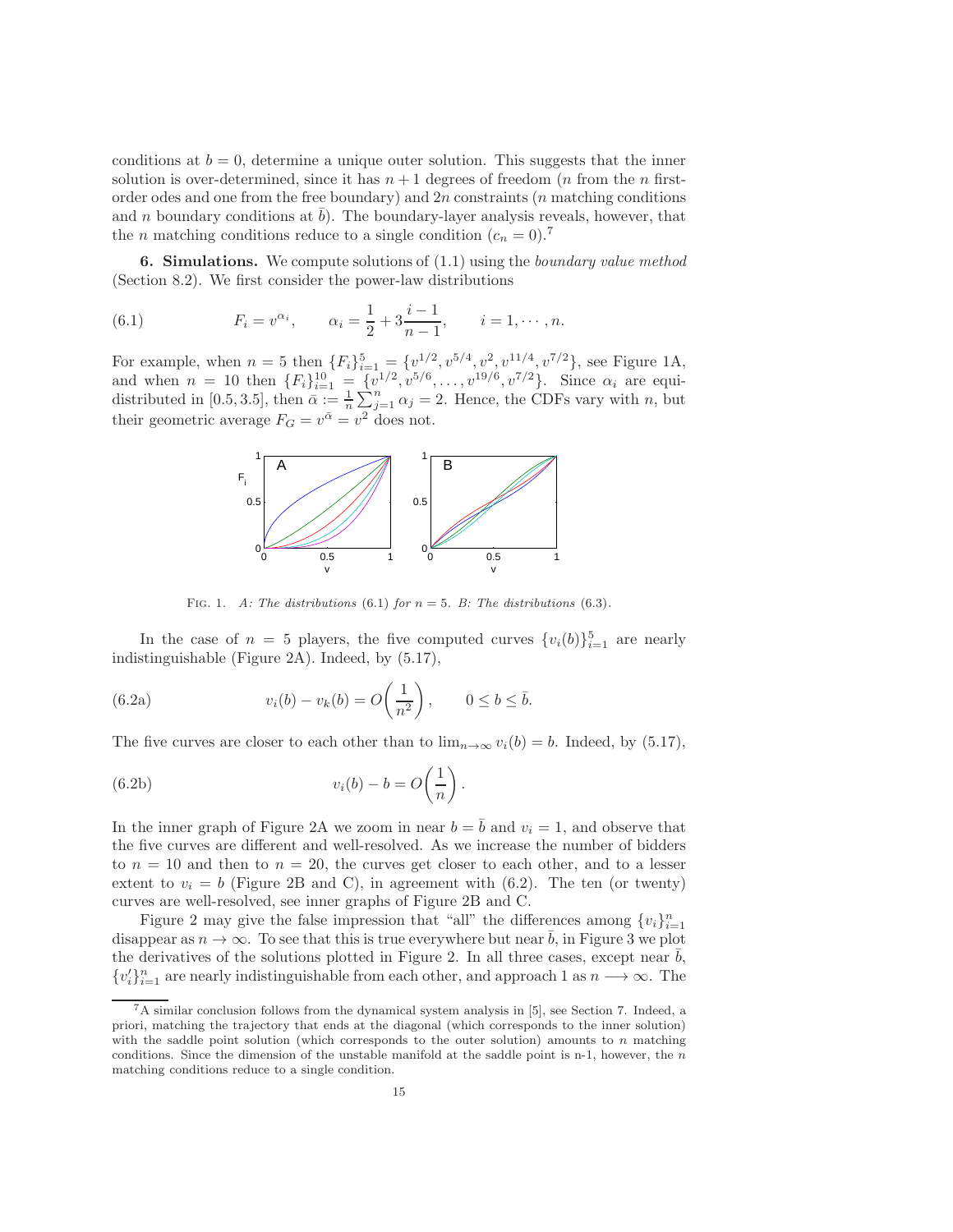

<span id="page-15-0"></span>FIG. 2. Solution of [\(1.1\)](#page-0-0), where  ${F_i}$  are given by [\(6.1\)](#page-14-3). The dashed line is  $v_i = b$ . A:  $n = 5$ . B:  $n = 10$ . C:  $n = 20$ . Inserts: Zoom-in near  $b = \overline{b}$  and  $v_i = 1$ .



<span id="page-15-1"></span>FIG. 3.  $\{v_i'\}$  for the solution of Figure [2](#page-15-0).

 $\{v_i'\}$  have a *boundary layer* near  $\bar{b}$ , i.e., they undergo fast changes in a narrow region near b, whose width decreases to zero as  $n \to \infty$ . In the inner graphs of Figure [3](#page-15-1) we zoom in on an  $O(n^{-2})$  region near  $\bar{b}$ . In all three simulations,  $\{v_i'\}$  are still close to each other and to  $v'_i \approx 1$  for  $b = \bar{b} - \frac{2}{n^2}$ , but have  $O(1)$  differences among themselves for  $b = \bar{b} - \frac{1}{2n^2}$ . This confirms that the boundary layer width scales as  $n^{-2}$ .<sup>[8](#page-15-2)</sup>

In order to confirm numerically the validity of the boundary layer approximation  $v_i^{\text{bl}}$ , see [\(5.17\)](#page-13-1), in Figure [4](#page-16-1) we plot  $v_1$  and  $v_n$  from Figure [2](#page-15-0) and observe that in the boundary layer region,  $v_i^{\text{bl}}$  provides a considerably more accurate approximation than  $v_i^{\text{outer}}$ , see [\(4.2\)](#page-4-3). The advantage of  $v_i^{\text{bl}}$  over  $v_{i}^{\text{outer}}$  in the boundary-layer region is even more dramatic when we compare  $v_i'$  with  $(v_i^{\text{bl}})'$  and  $(v_i^{\text{outer}})'$  in Figure [5.](#page-16-2)

In Figure [6A](#page-16-3) we plot the difference between  $\bar{b}^{\text{asymptotic}}$ , see [\(5.17d\)](#page-13-3), and the computed value of  $\bar{b}$ . This difference scales as  $|\bar{b} - \bar{b}$ <sup>asymptotic</sup>| ∼ 0.0475/n<sup>3</sup>, thus confirming the  $O(n^{-3})$  accuracy of  $\bar{b}^{\text{asymptotic}}$ , see [\(5.17d\)](#page-13-3).

Power-law distributions have some unique properties, such as stochastic domi-nance and zero crossings. In addition, for the specific choice [\(6.1\)](#page-14-3) we have that  $F<sub>G</sub>$  =  $v^2$ . Therefore, its high-order derivatives, which might affect the high-order terms in the asymptotic expansion, vanish identically. To repeat the simulations with CDFs that do not have these properties, we consider players that are divided into four groups, such that each group has  $n/4$  players, and each player in the *i*th group inde-

<span id="page-15-2"></span><sup>&</sup>lt;sup>8</sup>Figures [2](#page-15-0) and [3](#page-15-1) show that  $v_i^{\text{outer}}$  is a uniform asymptotic approximation of  $v_i$ , but  $(v_i^{\text{outer}})'$  is not a uniform asymptotic approximation of  $v'_i$ . See Figures [8](#page-17-1) and [9](#page-18-0) for a systematic study of this issue.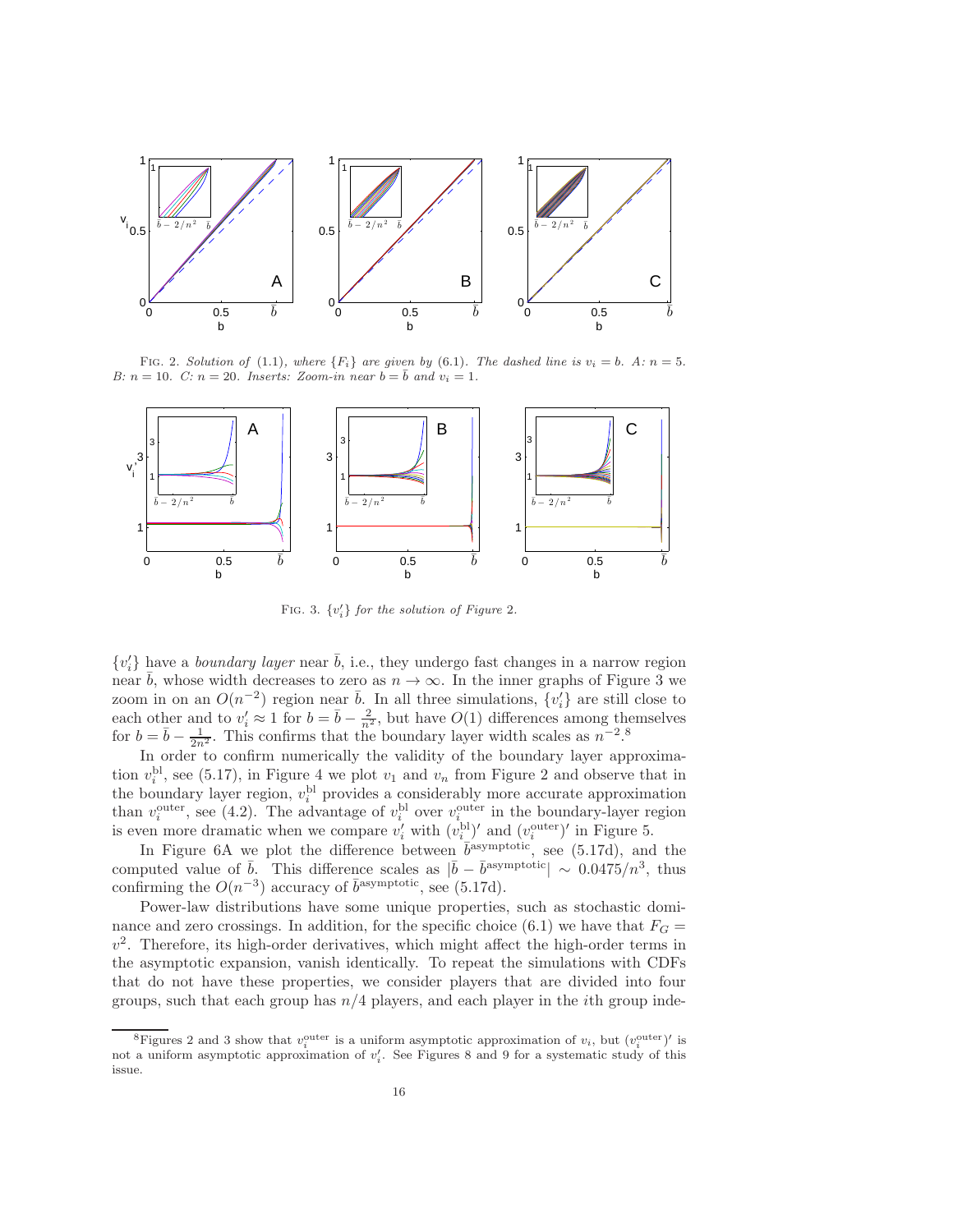

<span id="page-16-1"></span>FIG. 4. The curves  $v_1$  (solid, bottom) and  $v_n$  (solid, top) from Figure [2](#page-15-0). Also shown are the approximations  $v_i^{\text{outer}}$  (dots), see [\(4.2\)](#page-4-3), and  $v_i^{\text{bl}}$  (dashes), see [\(5.17\)](#page-13-1), where  $i = 1, n$ .



FIG. 5. Same as Figure [4](#page-16-1) for  $v'_1$  (solid, top) and  $v'_n$  (solid, bottom). Also shown are  $(v_i^{\text{outer}})'$ [dots] and  $(v_i^{\text{bl}})'$  [dashes].

<span id="page-16-2"></span>

<span id="page-16-3"></span>Fig. 6. The difference between the asymptotic approximation [\(5.17d\)](#page-13-3) and the computed value of  $\bar{b}$  ( $\circ$ ). A:  $\{F_i\}$  given by [\(6.1\)](#page-14-3), and  $n = 5, 10, 20, 40$ , and 60. Solid line is  $0.0475/n^3$ . B:  $\{F_i\}$ given by [\(6.3\)](#page-16-0), and  $n = 4, 12, 20$ , and 32. Solid line is  $2/n^3$ .

<span id="page-16-0"></span>pendently draws his value according to the distribution

(6.3)  $F_i = v + (-1)^{i+1}v(v-1)(v-a_i), \quad \mathbf{a} = [0.38, 0.42, 0.58, 0.62],$ 

where  $i = 1, \ldots, 4$ . These distributions have multiple crossings, see Figure [1B](#page-14-2), and their geometric average is  $F_G = (F_1 F_2 F_3 F_4)^{1/4}$  for all n.

In Figure [7A](#page-17-2) we plot  $\{v_i(b)\}_{i=1}^n$  for the case of  $n = 4$  players. As predicted by Kirkegaard [\[7\]](#page-22-11), since the CDFs cross each other, then so do the four bidding strategies. As the number of players increases to  $n = 12$  and  $n = 20$ ,  $\{v_i(b)\}_{i=1}^n$  get closer to each other, and to a lesser extent to  $\lim_{n\to\infty} v_i(b) = b$ , see Figure [7B](#page-17-2) and C, in agreement with [\(6.2\)](#page-14-4).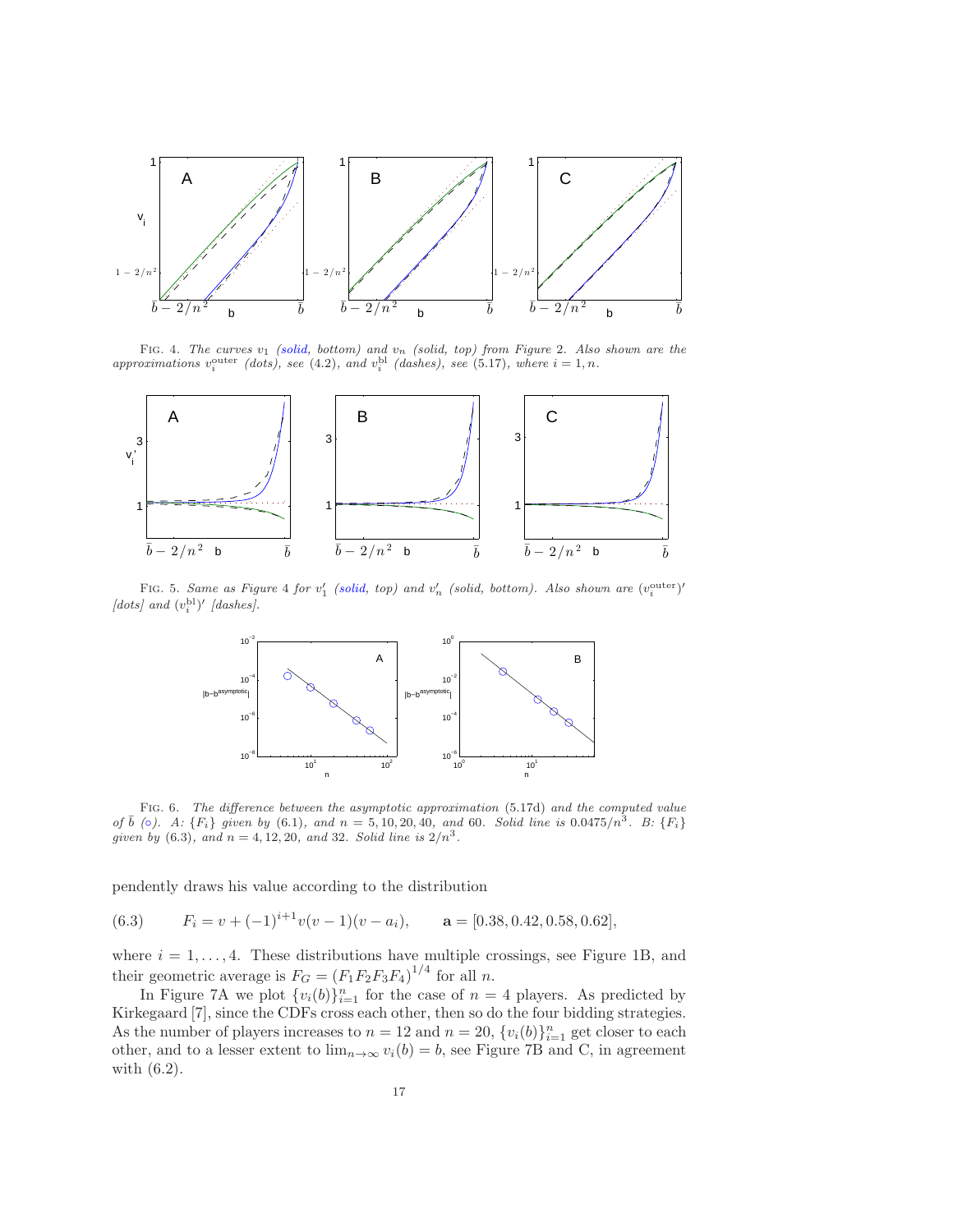

<span id="page-17-2"></span>FIG. 7. Solution of  $(1.1)$  with n players that are divided into 4 equal groups, such that the CDFs of players in each group are given by [\(6.3\)](#page-16-0). The dashed line is  $v_i = b$ . A:  $n = 4$ . B:  $n = 12$ . C:  $n = 20$ .

Comparison of  $\{v_i\}_{i=1}^n$  from Figure [7](#page-17-2) with  $v_i^{\text{bl}}$  and  $v_i^{\text{outer}}$  yields similar results to Figures [4](#page-16-1) and [5](#page-16-2) (data not shown). To further consider the approximation error, in Figure [8A](#page-17-1) we plot  $v_1(b) - v_1^{bl}(b)$  and observe that this difference decreases with n. To confirm that  $v_i - v_i^{\text{bl}} = O(n^{-3})$  uniformly in  $[0, \bar{b}]$ , see [\(5.17a\)](#page-13-1), we plot  $(n-1)^3 |v_1 - v_1^{\text{bl}}|$ as a function of  $b$ , and observe that the scaled difference is almost independent of  $n$ , both in the outer region (Figure [8B](#page-17-1)), and in the boundary layer region (Figure [8C](#page-17-1)). In Figure [9](#page-18-0) we repeat this procedure for  $v'_1 - (v_1^{\text{bl}})'$ , and observe that  $v'_i - (v_i^{\text{bl}})' = O(n^{-3})$ in the outer region (Figure [9B](#page-18-0)), but  $v_i' - (v_i^{\text{bl}})' = O(1/n)$  in the boundary layer region (Figure [9C](#page-18-0)). Indeed,  $v_i^{\text{inner}}$  is computed so that  $v_i^{\text{bl}}$  satisfies [\(1.1\)](#page-0-0) to leading-order at and near  $\bar{b}$ . Therefore, the error of  $(v'_i)^{bl}$  is expected to be  $O(1/n)$  in the boundary layer region (see proof of Lemma [5.2\)](#page-9-3). In the outer region, however, the inner solution component becomes exponentially small, and so  $v_i' - (v_i^{bl})' \sim v_i' - (v_i^{outer})' = O(n^{-3})$ . Finally, Figure [6B](#page-16-3) shows that  $|\bar{b} - \bar{b}^{\text{asymptotic}}| \sim 2/n^3$ , thus confirming the  $O(n^{-3})$ accuracy of  $\bar{b}$ <sup>asymptotic</sup>.



<span id="page-17-1"></span><span id="page-17-0"></span>FIG. 8. Solution of  $(1.1)$  with n players that are divided into 4 equal groups, such that the CDFs of players in each group are given by [\(6.3\)](#page-16-0), and  $n = 12, 24,$  and 48. A: The error  $|v_1 - v_1^{bl}|$ . B: The scaled error  $(n-1)^3|v_1-(v_1)^{bl}|$  in the outer region  $0 \le b \le 0.7$ . C: The scaled error  $(n-1)^3|v_1-(v_1)^{bl}|$  $1)^3|v_1-(v_1)^{bl}|$  in the boundary layer region  $0 \leq \xi \leq 6 \quad (b-6(n-1)^{-2} \leq b \leq b)$ .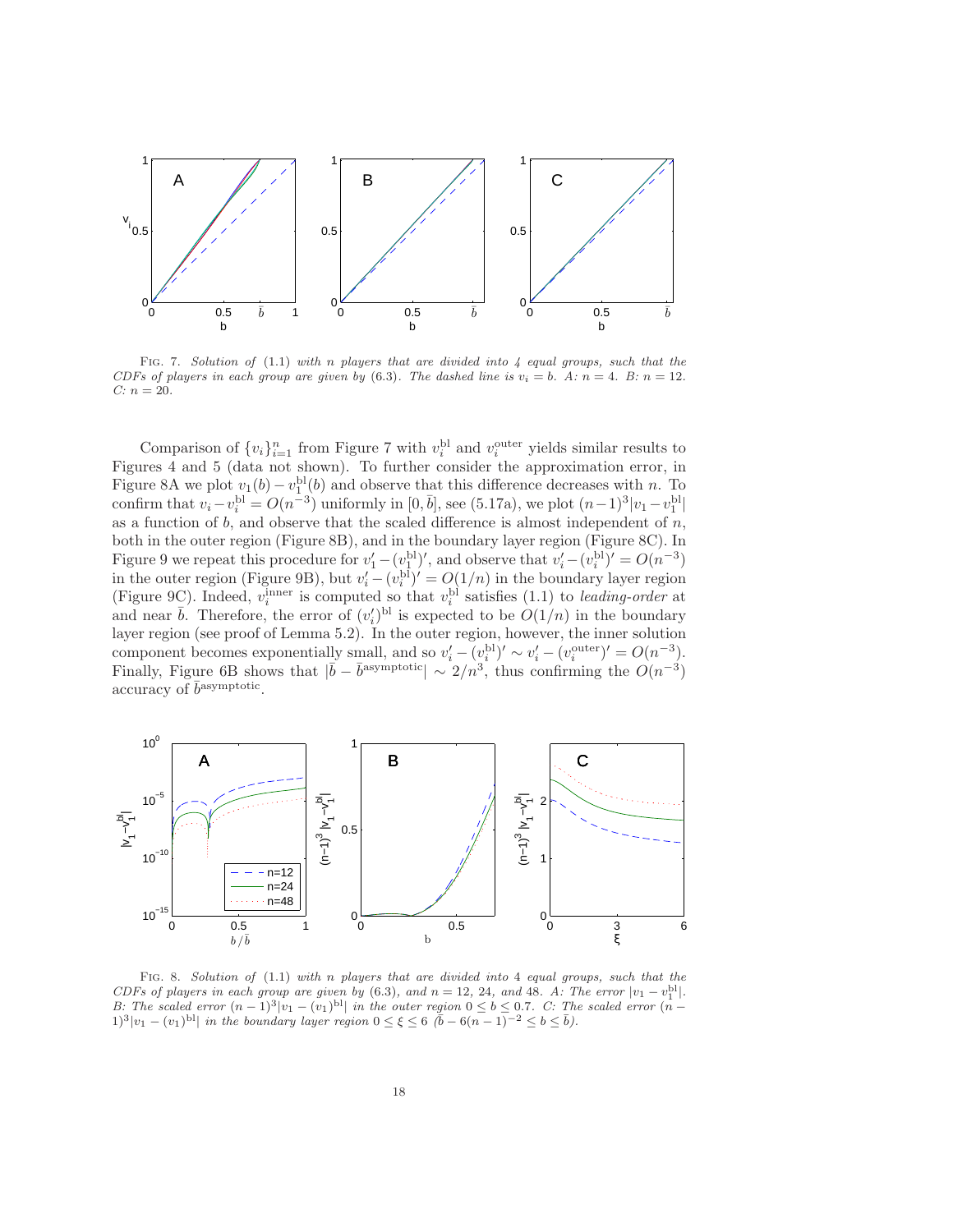

<span id="page-18-0"></span>FIG. 9. Same as Figure [8](#page-17-1) for  $|v'_1 - (v'_1)^{bl}|$ . In C, the scaled error is  $(n-1)|v'_1 - (v'_1)^{bl}|$ .

7. Dynamical systems perspective. In [\[5\]](#page-22-10), we considered the special case of power-law distributions

$$
(7.1) \t\t\t F_i = v^{\alpha_i}, \t i = 1, \ldots, n.
$$

<span id="page-18-1"></span>In this case, the substitution  $v_i(b) = b V_i(b)$  and  $b = e^w$  transforms [\(1.1a\)](#page-0-0) into the autonomous dynamical system

(7.2a) 
$$
V'_{i}(w) = \frac{V_{i}}{\alpha_{i}} \left[ \left( \frac{1}{n-1} \sum_{j=1}^{n} \frac{1}{V_{j}-1} \right) - \frac{1}{V_{i}-1} \right] - V_{i}, \quad i = 1, \cdots, n,
$$

the left boundary condition [\(1.1b\)](#page-0-1) transforms into

<span id="page-18-2"></span>(7.2b) 
$$
V_i(w = -\infty) = V_i^{\text{saddle}}, \qquad i = 1, \cdots, n,
$$

where  $V_i^{\text{saddle}} := 1 + \frac{1}{n\bar{\alpha} - \alpha_i}$  and  $\bar{\alpha} := \frac{1}{n} \sum_{j=1}^n \alpha_j$ , and the right boundary condition [\(1.1c\)](#page-0-2) transforms into

(7.2c) 
$$
V_i(\bar{w}) = \bar{V}, \qquad i = 1, \cdots, n,
$$

where  $\bar{w} = \log \bar{b}$  and  $\bar{V} = e^{-\bar{w}} = 1/\bar{b}$ .

Equations [\(7.2a\)](#page-18-1) have a fixed point at  $\mathbf{V}^{\text{saddle}} := (V_1^{\text{saddle}}, \dots, V_n^{\text{saddle}})$ , which is a saddle point. The solution of  $(7.2)$  is thus a trajectory that starts at  $V^{\text{saddle}}$  and intersects with the diagonal  $V_1 = \cdots = V_n$  at  $\bar{\mathbf{V}} := (\bar{V}, \cdots, \bar{V})$ .

<span id="page-18-4"></span>We now relate the dynamical systems description to the boundary layer analysis. LEMMA 7.1. Let  $\{F_i\}$  be given by [\(7.1\)](#page-18-1). Then  $v_i^{\text{outer}}(b) = bV_i^{\text{saddle}}$ .

*Proof.* Transforming back the saddle-point trajectory  $\mathbf{V}(w) \equiv \mathbf{V}^{\text{saddle}}$  shows that  $v_i = bV_i^{\text{saddle}}$  is a solution of the initial value problem [\(1.1a](#page-0-0)[,1.1b\)](#page-0-1). This solution can be expanded as  $v_i = b + \frac{1}{n-1}u_i(b) + \frac{1}{(n-1)^2}w_i(b) + O(\frac{1}{n^3})$ . Since  $v_i^{\text{outer}}$  is the unique solution of  $(1.1a,1.1b)$  $(1.1a,1.1b)$  that has this expansion (Proposition [4.1\)](#page-4-4), the result follows.  $\square$ 

Thus, in the case of power-law distributions we have  $v_i^{\text{outer}}$  exactly, and not only to  $O(n^{-3})$ .

<span id="page-18-3"></span>In  $[5]$  we showed that linearization of the solution of  $(7.2a)$  about  $V^{\text{saddle}}$  gives

(7.3) 
$$
\mathbf{V}(w) \sim \mathbf{V}^{\text{saddle}} + \sum_{j=1}^{n-1} \tilde{c}_j \tilde{\mathbf{U}}_j e^{\tilde{\lambda}_j w}, \qquad w \to -\infty,
$$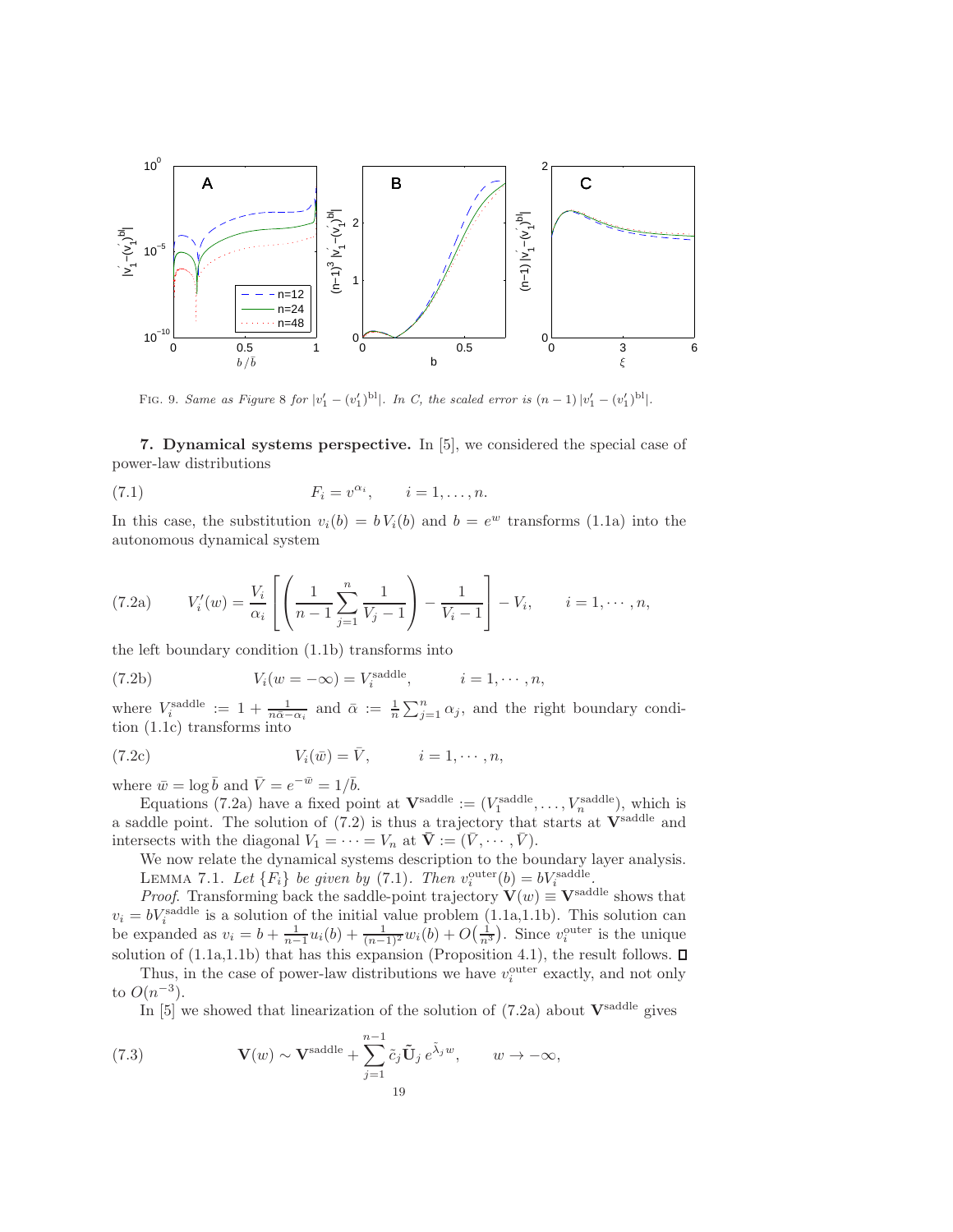where  $\{\tilde{\lambda}_j\}_{j=1}^{n-1}$  and  $\{\tilde{\mathbf{U}}_j\}_{j=1}^{n-1}$  are the positive eigenvalues and corresponding eigenvectors of the Jacobian matrix  $J$  of [\(7.2a\)](#page-18-1) at  $V^{\text{saddle}}$ , where

<span id="page-19-2"></span><span id="page-19-1"></span>
$$
\mathbf{J} = n^2 \bar{\alpha}^2 \mathbf{B} \mathbf{D}_{\frac{1}{\alpha}i}, \qquad \mathbf{D}_{\frac{1}{\alpha}} = \text{diag}\left(\frac{1}{\alpha_1}, \cdots, \frac{1}{\alpha_n}\right),
$$

and  $\bf{B}$  is defined in [\(3.4\)](#page-3-5). In terms of the original variables, [\(7.3\)](#page-18-3) reads

(7.4) 
$$
\mathbf{v}(b) \sim \mathbf{V}^{\text{saddle}}b + \sum_{j=1}^{n-1} \tilde{c}_j \tilde{\mathbf{U}}_j b^{1+\tilde{\lambda}_j}, \qquad 0 \le b \ll 1.
$$

We now show that [\(7.4\)](#page-19-1) agrees with the boundary layer approximation

(7.5) 
$$
\mathbf{v} \sim \mathbf{v}^{\text{outer}}(b) + \frac{\mathbf{v}^{\text{inner}}(\xi)}{(n-1)^2}, \quad \mathbf{v}^{\text{inner}} = \mathbf{D} \frac{1}{\sqrt{f_i}} \sum_{j=1}^{n-1} c_j e^{\lambda_j \xi} \mathbf{u}_j, \quad b - \bar{b} = O\left(\frac{1}{n^2}\right),
$$

see Proposition [5.9.](#page-13-6) Since  $\mathbf{v}^{\text{outer}} = \mathbf{V}^{\text{saddle}} b$  (Lemma [7.1\)](#page-18-4), we need to show that  $b^{1+\tilde{\lambda}_j}$ identifies with  $e^{\lambda_j \xi}$ , and  $\tilde{U}_j$  identifies with  $u_j$ . Indeed, substituting  $b = \bar{b} - \frac{\xi}{(n-1)^2}$ , expanding for  $n \gg 1$ , and using  $\bar{b} = 1 + O(1/n)$ , gives  $b = \bar{b}(1 - \frac{\xi}{(n-1)^2 b}) \sim e^{-\frac{\xi}{(n-1)^2}}$ . Hence, for  $b^{1+\tilde{\lambda}_j}$  to identify with  $e^{\lambda_j \xi}$ , we should have that  $\frac{1+\tilde{\lambda}_i}{n^2} \sim \lambda_i$ , where  $\lambda_i$ is a positive eigenvalue of  $\mathbf{A} := -\bar{\alpha}^2 \mathbf{D}_{\frac{1}{\alpha}} \mathbf{B}$ , see [\(5.8\)](#page-10-4). This is indeed the case, since  $\mathbf{J} = -n^2 \left[ \mathbf{A}^T + O\left(\frac{1}{n}\right) \right]$ , and so  $\tilde{\lambda}_i \sim -n^2 \lambda_i$ . This argument also shows that  $\mathbf{u}_j \sim c \tilde{\mathbf{U}}_j$ .

The dynamical systems expansion [\(7.4\)](#page-19-1) is about  $b = 0$  (or  $V = V^{\text{saddle}}$ ), whereas the boundary layer expansion [\(7.5\)](#page-19-2) is about  $b = \bar{b}$  (or  $V = \bar{V}$ ). The above results indicate that these approximations overlap. Thus, the  $(n-1)$ -dimensional unstable manifold at  $b = 0$  identifies with the  $(n - 1)$ -dimensional inner solution  $\mathbf{v}^{\text{inner}}$  near  $\bar{b}$ . Intuitively, this is because  $\mathbf{V}(\bar{b}) - \mathbf{V}(b=0) = \bar{\mathbf{V}} - \mathbf{V}^{\text{saddle}} = O(\frac{1}{n^2})$ .<sup>[9](#page-19-3)</sup>

Finally, we note that the dynamical system formulation may give the false impression that "all the dynamics" occurs as the solution moves from the saddle point to the diagonal. In fact, the boundary layer analysis reveals that "most of the dynamics" occurs near the saddle point, and that the transition from  $V^{\text{saddle}}$  to  $\overline{V}$  corresponds to the narrow boundary layer near  $b$ .

7.1. Non-smoothness at  $b = 0$ . The dynamical system analysis showed that the solution can be approximated by [\(7.4\)](#page-19-1). Since generically  $\tilde{\lambda}_i$  is not an integer, the solution of [\(1.1\)](#page-0-0) is generically not in  $C^{\infty}$  at  $b = 0$ . Since, however,  $\tilde{\lambda}_i \sim -n^2 \lambda_i$ , the smoothness at  $b = 0$  increases with the number of players, i.e.,  $v_i \in C^k$  where  $k = O(n^2)$ .

The boundary layer analysis does not reveal the non-smoothness at  $b = 0$ . This is because  $v^{\text{inner}}$  is expanded about  $\bar{b}$ , whereas the non-smoothness occurs at  $b = 0$ .

<span id="page-19-0"></span>8. Numerical methods. Because of the lack of explicit solutions, numerical simulations play an important role in the study of asymmetric auctions. Computing solutions of [\(1.1\)](#page-0-0), however, cannot be done using standard numerical methods for boundary value problems, because of the non-uniqueness at  $b = 0$ , and because the location of the right boundary is unknown.

<span id="page-19-3"></span><sup>9</sup>Indeed, 
$$
\bar{V} = \frac{1}{b} = 1 + \frac{1}{n} \frac{1}{\bar{\alpha}} + O\left(\frac{1}{n^2}\right) = V_i^{\text{saddle}}.
$$
  
20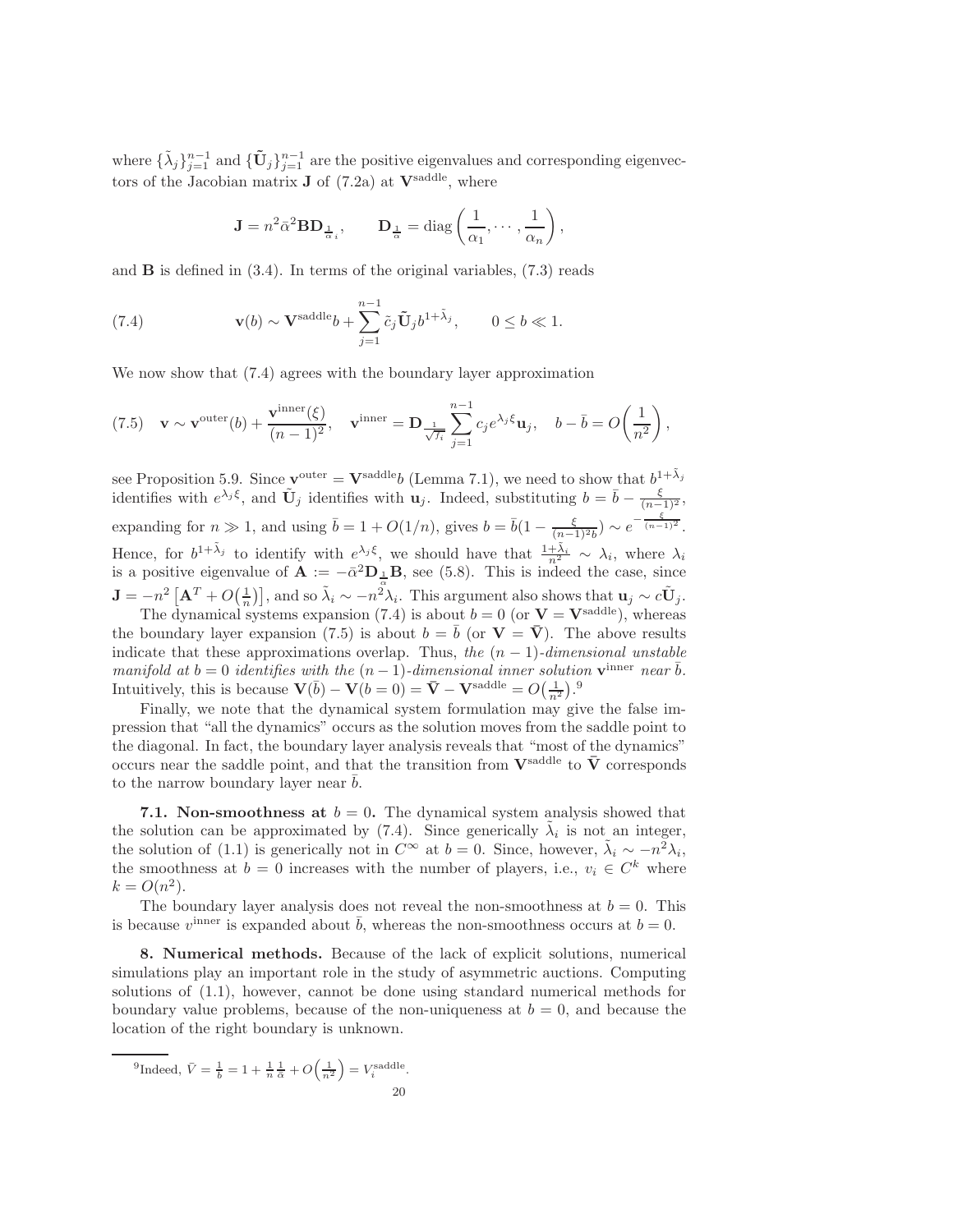8.1. Backward shooting. The first numerical method for solving [\(1.1\)](#page-0-0) was developed in 1994 by Marshall et al. [\[11\]](#page-22-12). They used a backward-shooting approach, in which they searched for the value of  $b$  for which the backward solution of  $(1.1a)$  subject to [\(1.1c\)](#page-0-2) satisfies [\(1.1b\)](#page-0-1). The backward-shooting method became the standard method for asymmetric first-price auctions, and was used in numerous studies. Nevertheless, its performance was far from optimal, and it quickly deteriorated as the number of bidders was increases. In fact, it could not even handle auctions with more than 6 players. Therefore, this method is ill-suited to study large asymmetric auctions.[10](#page-20-1)

<span id="page-20-0"></span>8.2. Boundary value method. In [\[4\]](#page-22-13) we developed a different method, the boundary value method, for computing solutions of  $(1.1)$ . To overcome the difficulty that the location of the right boundary is unknown, we change the independent variable from b to  $v_n$ . As a result, the transformed system of ODEs resides on a fixed known domain, and can thus be solved using standard methods, such as fixed-point iterations or Newton's iterations. The boundary value method proved to be much more robust than backward shooting, and it performs well even with hundreds of players. The method has no inherent bound on accuracy, and can reach machine accuracy at reasonably large grids [\[4,](#page-22-13) Section 4.3].

We briefly mention some implementation details. Because of the boundary layer structure of the solution, we use a non-uniform grid that concentrates more grid points in the boundary layer. In addition, when implementing Newton's method we used an appropriate staggered grid that leads to narrow-banded linear systems which can be solved significantly faster than the linear systems that arise in naïve implementations. See [\[3\]](#page-22-14) for more details, and [\[4,](#page-22-13) online supplement] for Matlab codes.

8.3. Instability of backward shooting. In [\[4\]](#page-22-13) we pointed out that the backward shooting method is inherently unstable. Because of the lack of explicit solutions in the asymmetric case, we used the explicit solution in the symmetric case (Section [2.1\)](#page-3-0) to show analytically that in the symmetric case, the backward-shooting method is unstable, and that this instability increases with  $n$ . Then we showed numerically that the instability in the asymmetric case is "similar" to that in the symmetric case.

We can use the boundary layer analysis to gain further insight on the instability of the backward shooting method, as follows. Consider the backward solutions  $\{v_i^{\varepsilon}(b)\}$ of [\(1.1a\)](#page-0-0) for  $b \leq \bar{b}_{\varepsilon} := \bar{b}_{\varepsilon}$ , with the "initial" conditions

(8.1) 
$$
v_i^{\varepsilon}(\bar{b}_{\varepsilon}) = 1, \qquad i = 1, \cdots, n.
$$

We first show (informally) that

<span id="page-20-3"></span><span id="page-20-2"></span>LEMMA 8.1. Backward solutions "always" have a boundary layer near  $\bar{b}_{\varepsilon}$ .

*Proof.* Assume that  $\{v_i^{\varepsilon}(b)\}_{i=1}^n$  does not have a boundary layer near  $\bar{b}_{\varepsilon}$ . In that case, since  $\{v_i^{\varepsilon}\}_{i=1}^n$  is a solution of [\(1.1a\)](#page-0-0), then by Proposition [4.1,](#page-4-4)

(8.2) 
$$
v_i^{\varepsilon}(b) = v_i^{\text{outer}}(b) + \mathcal{O}\left(\frac{1}{n^3}\right).
$$

If [\(8.2\)](#page-20-2) holds, however, then from Lemma [4.3](#page-6-7) with  $\bar{b}$  replaced by  $\bar{b}_{\varepsilon}$  it follows that  $v_i^{\varepsilon}$ cannot satisfy the right boundary condition  $(8.1)$ .  $\Box$ 

To show that the instability of backward solutions increases with  $n$ , we now show that an  $O(\varepsilon)$  error in b leads to an  $O(n\varepsilon)$  error in the derivatives at the right boundary:

<span id="page-20-1"></span> $10$ None of the simulations presented in this study could have been done using backward shooting.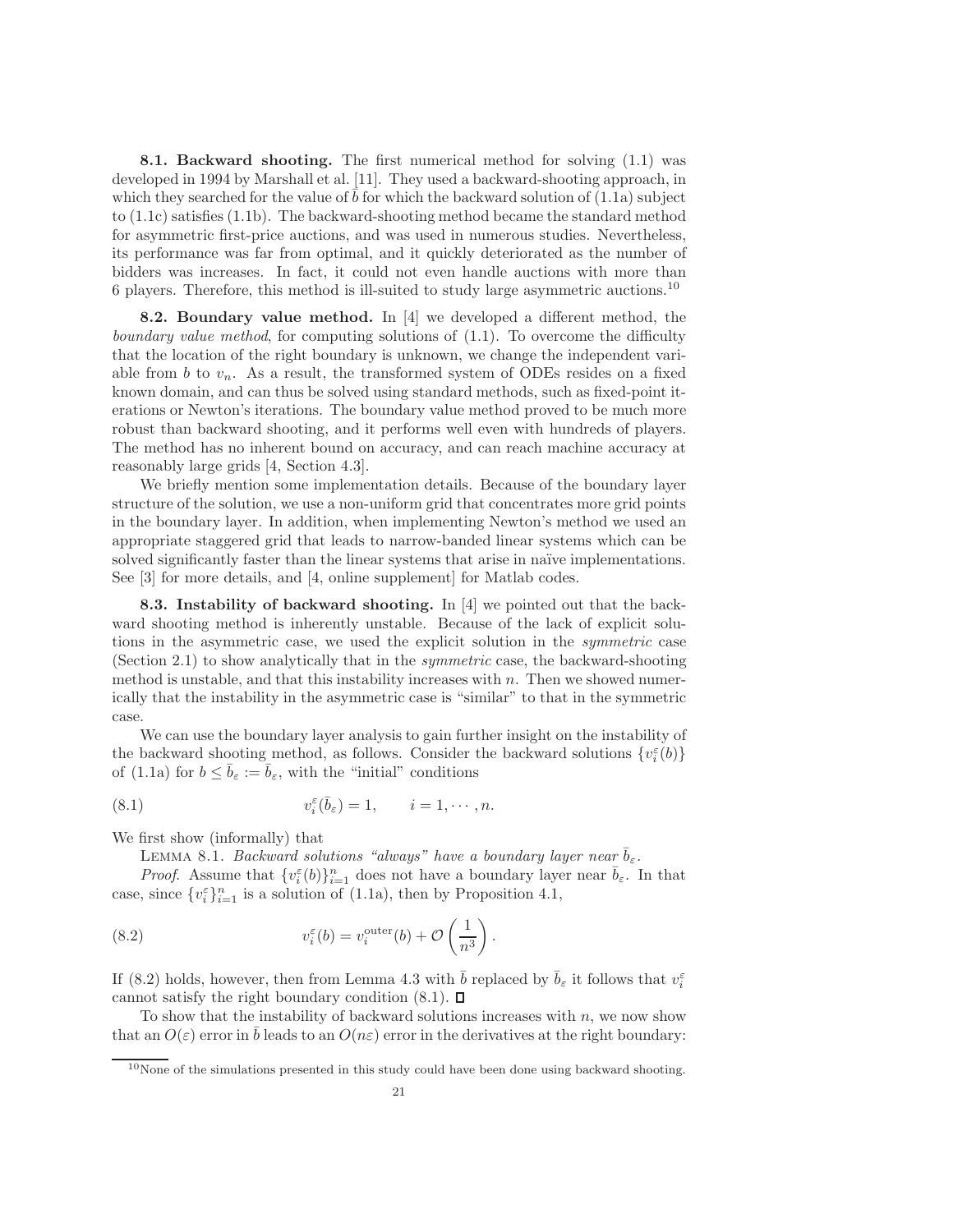LEMMA 8.2.  $v_i'(\bar{b}) - (v_i^{\varepsilon})'(\bar{b}_{\varepsilon}) \sim \varepsilon (n-1) \frac{f_G^2(1)}{f_i(1)}$ . *Proof.* By  $(1.1a)$  and  $(8.1)$ ,

$$
(v_i^{\varepsilon})'(\bar{b}_{\varepsilon}) = \frac{1}{n-1} \frac{1}{f_i(1)} \frac{1}{1-\bar{b}_{\varepsilon}}.
$$

Hence,

$$
v_i'(\bar{b}) - (v_i^{\varepsilon})'(\bar{b}_{\varepsilon}) = \frac{1}{n-1} \frac{1}{f_i(1)} \left[ \frac{1}{1-\bar{b}} - \frac{1}{1-(\bar{b}+\varepsilon)} \right] \sim \frac{1}{n-1} \frac{1}{f_i(1)} \frac{\varepsilon}{(1-\bar{b})^2}.
$$

Substituting b, see [\(4.9\)](#page-6-3), into the above expression yields the result.  $\square$ 

The instability of backward solutions is illustrated numerically in Figure [10A](#page-21-1), where an  $\varepsilon = -0.01$  error in  $\bar{b}$  leads to an  $O(1)$  difference between  $v_i^{\varepsilon}$  and  $v_i$ . The existence of a boundary layer of width  $n^{-2}$  for the backward solution can be seen in Figure [10B](#page-21-1) and C. Figure [10A](#page-21-1) and B also show that  $v_i^{\varepsilon}$  does not identify with  $v_i^{\text{outer}}$ outside of the boundary layer. Repeating this simulation with a larger  $n$  shows similar results, and that the instability becomes more pronounced (data not shown).



<span id="page-21-1"></span>FIG. 10. A: Solutions  $\{v_i^{\varepsilon}(b)\}_{i=1}^n$  of  $(1.1a,8.1)$  $(1.1a,8.1)$  with  $\varepsilon = -0.01$ , for  $\{F_i\}_{i=1}^n$  given by  $(6.1)$  and  $n=5$  (solid curves). Also plotted are the solutions  $\{v_i(b)\}_{i=1}^n$  for the case  $\varepsilon=0$  (dashed curves). B: Derivatives of the solutions presented in (A). C:  $Z$ oom-in on  $(v_i^{\varepsilon})'$  from (B).

<span id="page-21-0"></span>9. Concluding remarks. In this study we used boundary-layer theory to analyze asymmetric first-price auctions. While this methodology is standard in applied mathematics, to the best of our knowledge it has not been previously used in auction theory.

Asymmetric bidders have  $O(1/n)$  differences in the competitions they face, since bidders i and k face the same  $n-2$  bidders, but bidder i faces k whereas bidder k faces *i*. Consequently, one would expect to have  $O(1/n)$  differences among their equilibrium strategies. Our analysis reveals, however, that  $v_i(b) - v_k(b) = O(n^{-2}),$ i.e., that these differences are much smaller. As  $n \to \infty$ , the  $O(n^{-2})$  differences among  $\{v_i\}_{i=1}^n$  vanish. and the boundary layer thickness goes to zero. The boundary layer, however, does not disappear. In particular, the  $O(1)$  differences among the derivatives  $\{v_i'(\bar{b})\}_{i=1}^n$  persist as  $n \to \infty$ .

The analysis in this manuscript reveals that when  $n$  is large, the 'correct' averaging of the CDFs is the geometric one. In the case of weakly asymmetric auctions, Fibich and Gavious used the arithmetic average of the asymmetric CDFs in the analysis [\[1\]](#page-22-5). Their results, however, did not imply that the correct averaging of the CDFs is the arithmetic one, since when the asymmetry among the CDFs is  $O(\varepsilon)$ , the arithmetic and geometric averages are  $O(\varepsilon^2)$  equivalent. In contrast, as  $n \to \infty$ , the difference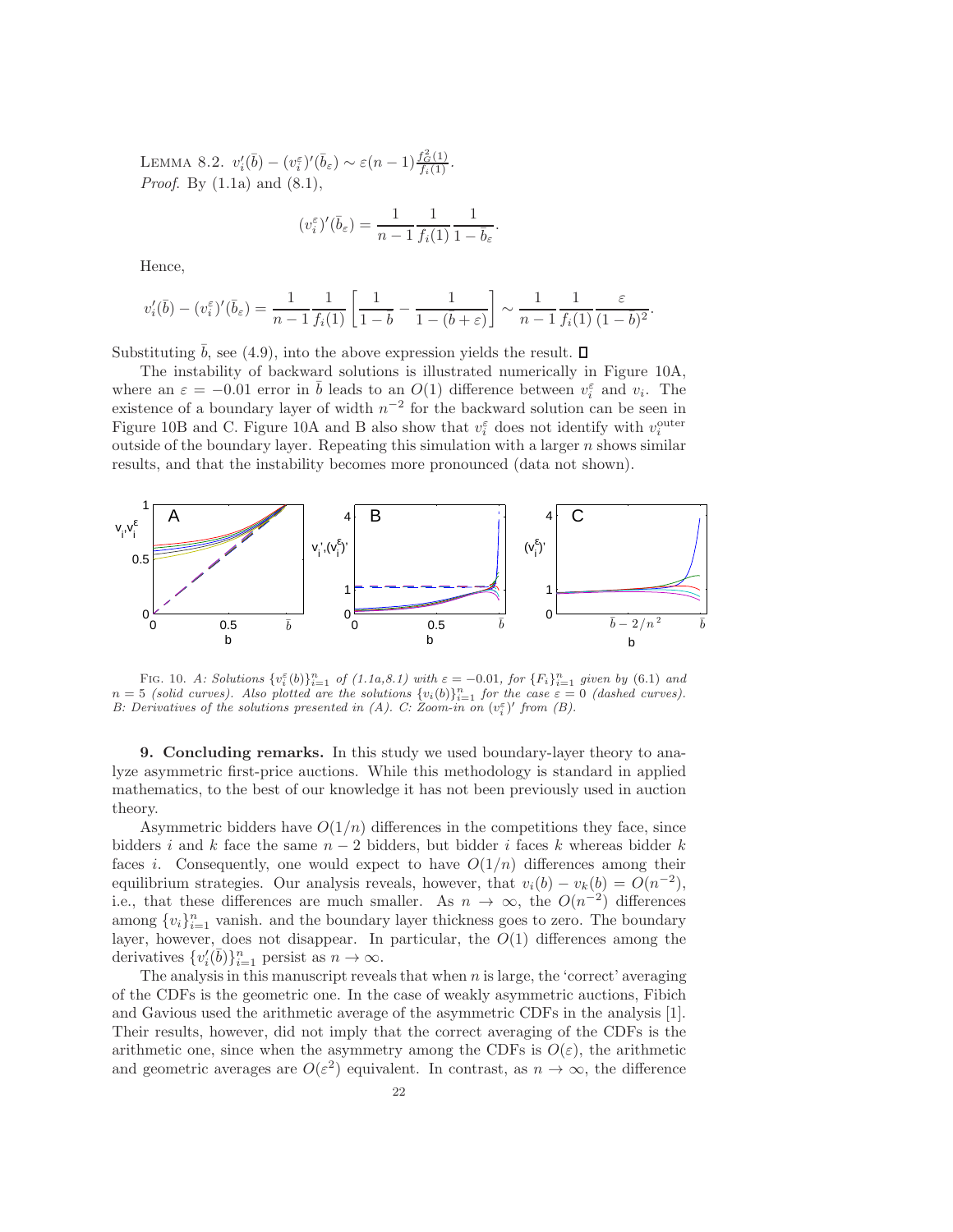between the arithmetic and geometric averages does not go to zero. Therefore, it seems that the correct averaging in asymmetric first-price auctions is the geometric one.[11](#page-22-15)

As  $n$  increases, the number of ODEs in  $(1.1)$  increases. This is different from standard boundary-layer problems, where the system itself does not change as the small parameter goes to zero. Therefore, we need to clarify what we mean by "letting n go to infinity". One possibility is to have  $c_i = \beta_i n$  bidders with CDF  $F_i(v)$ , where  $i =$  $1, \ldots, K.$ <sup>[12](#page-22-16)</sup>

Since the number of equations is fixed, it is clear what we mean by letting  $n$  go to infinity. A second approach is based on the observation that the geometrical average of the CDFs plays a key role in the limit. Therefore, we can consider a sequence of families of CDFs  $\{F_1^{(n)},...,F_n^{(n)}\}$  whose geometrical average  $(\prod_{i=1}^n F_i^{(n)})^{1/n}$  does not change with n. [13](#page-22-17) Note that under this approach, some, or even all of the CDFs change as  $n$  increases.

## REFERENCES

- <span id="page-22-5"></span>[1] G. Fibich and A. Gavious, Asymmetric first-price auctions - a perturbation approach, Mathematics of operations research, 28 (2003), pp. 836–852.
- <span id="page-22-6"></span>-, Large auctions with risk-averse buyers, International Journal of Game Theory, 39 (2009), pp. 359–390.
- <span id="page-22-14"></span>[3] G. FIBICH AND N. GAVISH, Numerical simulations of asymmetric first-price auctions, Discussion paper, (2010), pp. ssrn.com/abstract–1589722.
- <span id="page-22-13"></span>[4]  $\longrightarrow$ , Numerical simulations of asymmetric first-price auctions, Games and Economic Behavior, 72 (2011), pp. 479–495.
- <span id="page-22-10"></span> $\longrightarrow$ , Asymmetric first-price auctions—a dynamical-systems approach, Mathematics of Operations Research, 37 (2012), pp. 219–243.
- <span id="page-22-7"></span>[6] G. Fibich and G. Oren, An elementary proof of the common maximal bid in asymmetric first-price and all-pay auctions, Economics Letters, 109 (2014), pp. 190–191.
- <span id="page-22-11"></span>[7] R. Kirkegaard, Asymmetric first price auctions, Journal of Economic Theory, 144 (2009), pp. 1617 – 1635.
- <span id="page-22-1"></span>[8] P. KLEMPERER, Auction theory: A guide to the literature, Journal of economic surveys, 13 (1999), pp. 227–286.
- <span id="page-22-3"></span><span id="page-22-2"></span>[9] V. Krishna, Auction Theory, Academic Press, San Diego, 2002.
- [10] B. Lebrun, Auctions with almost homogeneous bidders, Journal of Economic Theory, 144  $(2009)$ , pp.  $1341 - 1351$ .
- <span id="page-22-12"></span>[11] R. C. MARSHALL, M. J. MEURER, J.-F. RICHARD, AND W. STROMQUIST, Numerical analysis of asymmetric first price auctions, Games Econom. Behav., 7 (1994), pp. 193–220.
- <span id="page-22-4"></span>[12] E. Maskin and J. Riley, Equilibrium in sealed high-bid auctions, Rev. Econom. Stud., 67 (2000), pp. 439–454.
- <span id="page-22-8"></span>[13] S. PARREIRAS AND A. RUBINCHIK, Contests with three or more heterogeneous agents, Games Econom. Behav., 68 (2010), p. 703715.
- <span id="page-22-9"></span>[14] F. RELLICH, *Perturbation theory of eigenvalue problems*, Assisted by J. Berkowitz. With a preface by Jacob T. Schwartz, Gordon and Breach Science Publishers, New York, 1969.
- <span id="page-22-0"></span>[15] W. Vickrey, Counterspeculation, auctions, and competitive sealed tenders, J. Finance, 16 (1961), pp. 8–37.

<span id="page-22-15"></span><sup>&</sup>lt;sup>11</sup> Typically, in homogenization theory, the homogenization result follows from the coupling of the fast and slow scale dynamics over the whole domain, which by proper averaging can be reduced to a homogeneous effective medium. This is not the case with our result that the 'correct' averaging of the CDFs is the geometric one. Rather, the source of this homogenization-type result is that all solutions of the ODE system converge to the same asymptotic limit, i.e.,  $\lim_{n\to\infty} v_i = b$ . This property holds for a wide class of auction mechanisms [\[16\]](#page-23-0), and is in fact one of the reasons why the emergence of a boundary layer structure in large asymmetric first-price auctions is surprising.

<span id="page-22-17"></span><span id="page-22-16"></span><sup>&</sup>lt;sup>12</sup>This approach was used in the simulations of Figure [7.](#page-17-2) <sup>13</sup>This approach was used in the simulations of Figure [2.](#page-15-0)